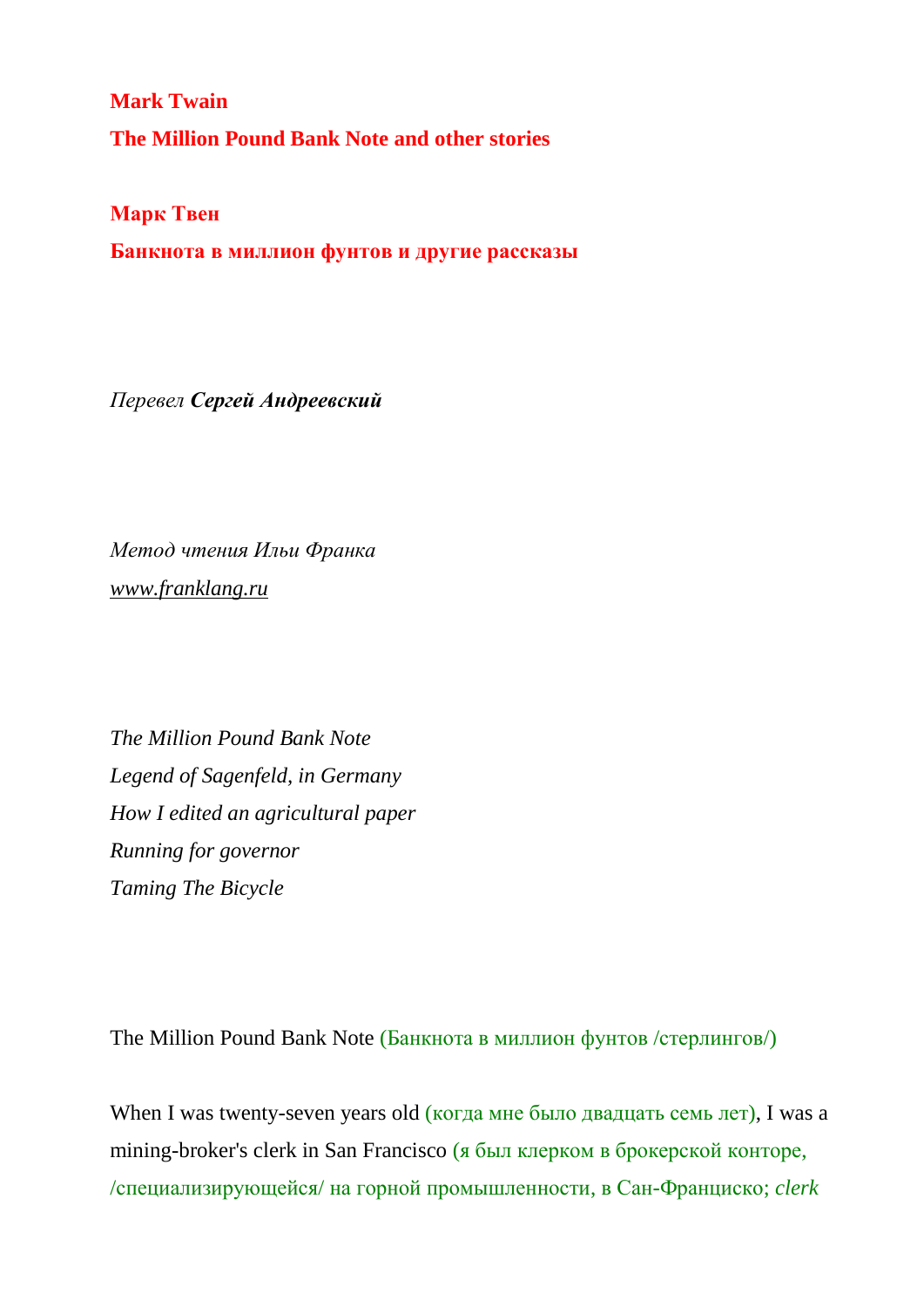$[k|Q:k]$ ), and an expert in all the details of stock traffic (*и* специалистом во всех тонкостях торговли ценными бумагами; *expert* ['ekspq:t]; *detail* ['dJteIl]  *мелкая подробность, частность; stock — запас, фонд; облигации, ценные бумаги*). I was alone in the world (я был один на /белом/ свете), and had nothing to depend upon (и рассчитывать /мне/ было не на что; *to depend upon полагаться/рассчитывать на*) but my wits and a clean reputation (кроме как на свой ум и чистую = *незапятнанную* репутацию); but these were setting my feet in the road to eventual fortune (и они: «эти» ставили мои стопы на дорогу к возможной удаче; *eventual* [I'ventjuql] *— зависящий от обстоятельств; возможный; fortune* ['fO:tS(q)n]), and I was content with the prospect (и перспективы меня устраивали; *content — довольный, удовлетворенный*).

When I was twenty-seven years old, I was a mining-broker's clerk in San Francisco, and an expert in all the details of stock traffic. I was alone in the world, and had nothing to depend upon but my wits and a clean reputation; but these were setting my feet in the road to eventual fortune, and I was content with the prospect.

My time was my own (мое время было моим собственным  $=$  у меня было свободное время) after the afternoon board, Saturdays (после обеда по субботам; *board* — *доска; питание, стол*), and I was accustomed to put it in (и обычно я проводил его: «и я был привычен проводить его»; *accustom* [q'kAstqm]*; to put in — проводить время за /чем-л./*) on a little sail-boat on the bay (на маленькой парусной лодке в заливе). One day I ventured too far (однажды я отважился /заплыть/ слишком далеко; *to venture* ['ventSq]), and was carried out to sea (и /меня/ унесло в /открытое/ море). Just at nightfall, when hope was about gone  $(u$ только с наступлением темноты, когда надежда почти пропала), I was picked up by a small brig (меня подобрал маленький бриг; *to pick up — поднимать, подбирать*) which was bound for London (который направлялся в Лондон; *to be bound — направляться /о судне/*). It was a long and stormy voyage (это было долгое и бурное путешествие; *voyage* [vOIIdZ]), and they made me work my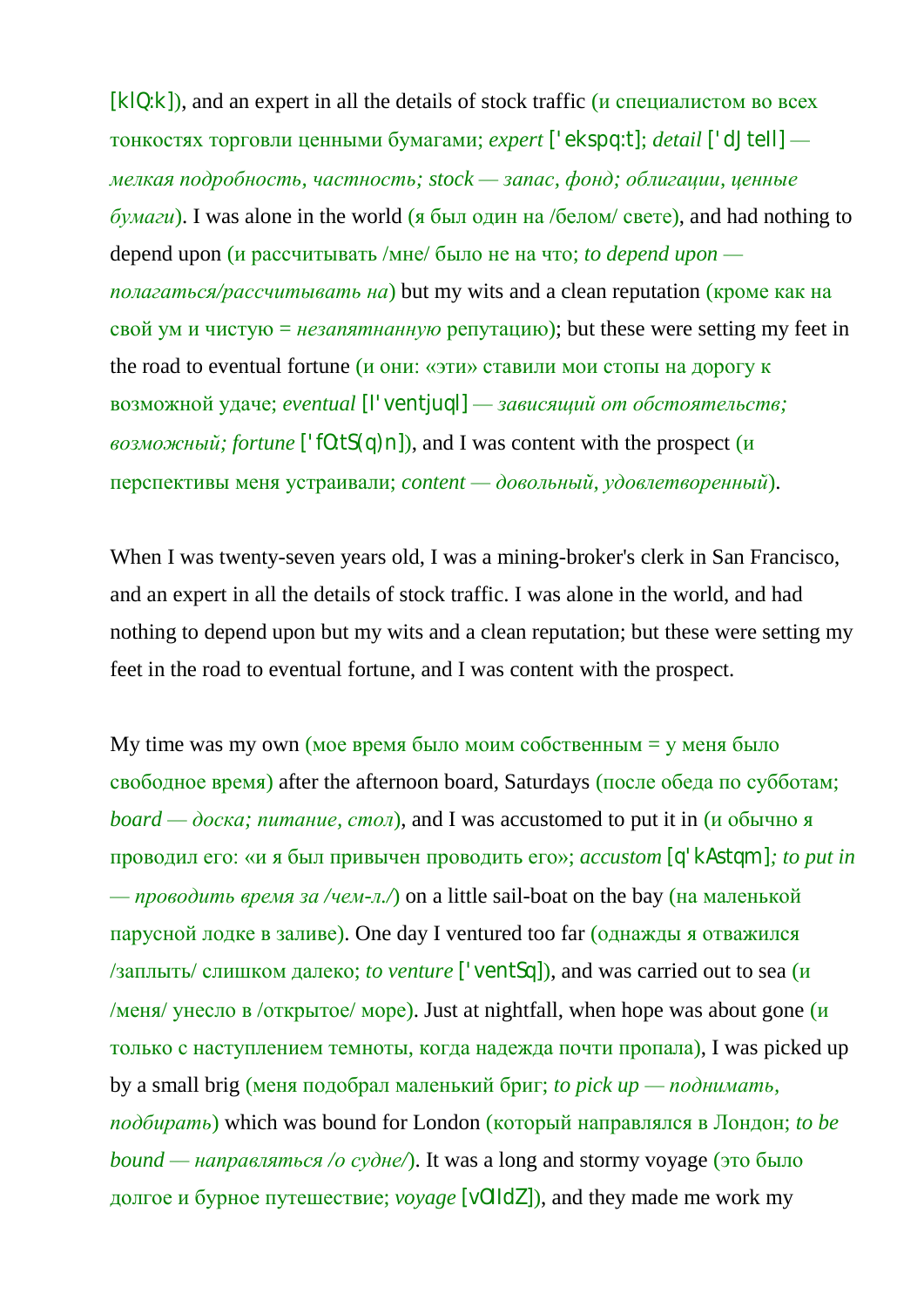passage without pay (и меня заставили отработать мой проезд без оплаты; *to make smb. do smth. — заставить кого-л. сделать что-л.;* passage ['pxsIG]), as a common sailor (в качестве простого матроса).

My time was my own after the afternoon board, Saturdays, and I was accustomed to put it in on a little sail-boat on the bay. One day I ventured too far, and was carried out to sea. Just at nightfall, when hope was about gone, I was picked up by a small brig which was bound for London. It was a long and stormy voyage, and they made me work my passage without pay, as a common sailor.

When I stepped ashore in London (когда я ступил на берег в Лондоне; *ashore* [q'SO:]) my clothes were ragged and shabby (моя одежда была изодрана и истрепана), and I had only a dollar in my pocket (а в кармане у меня имелся только один доллар). This money fed and sheltered me twenty-four hours (эти деньги предоставили мне пищу и крышу над головой на двадцать четыре часа; *to shelter — дать пристанище*). During the next twenty-four I went without food and shelter (в течение следующих двадцати четырех часов я бродил без еды и крова).

About ten o'clock on the following morning (около десяти часов на следующее утро), seedy and hungry (жалкий и голодный; *seedy — наполненный семенами; жалкий, убогий*), I was dragging myself along Portland Place (я тащился по Портленд-плэйс), when a child that was passing (когда ребенок, что проходил мимо), towed by a nurse-maid (буксируемый нянькой), tossed a luscious big pear — minus one bite — into the gutter (бросил аппетитную большую грушу минус один укус = *укушенную единожды* — в сточную канаву; *luscious*  $[$ ' $|$ ASqs]).

When I stepped ashore in London my clothes were ragged and shabby, and I had only a dollar in my pocket. This money fed and sheltered me twenty-four hours. During the next twenty-four I went without food and shelter.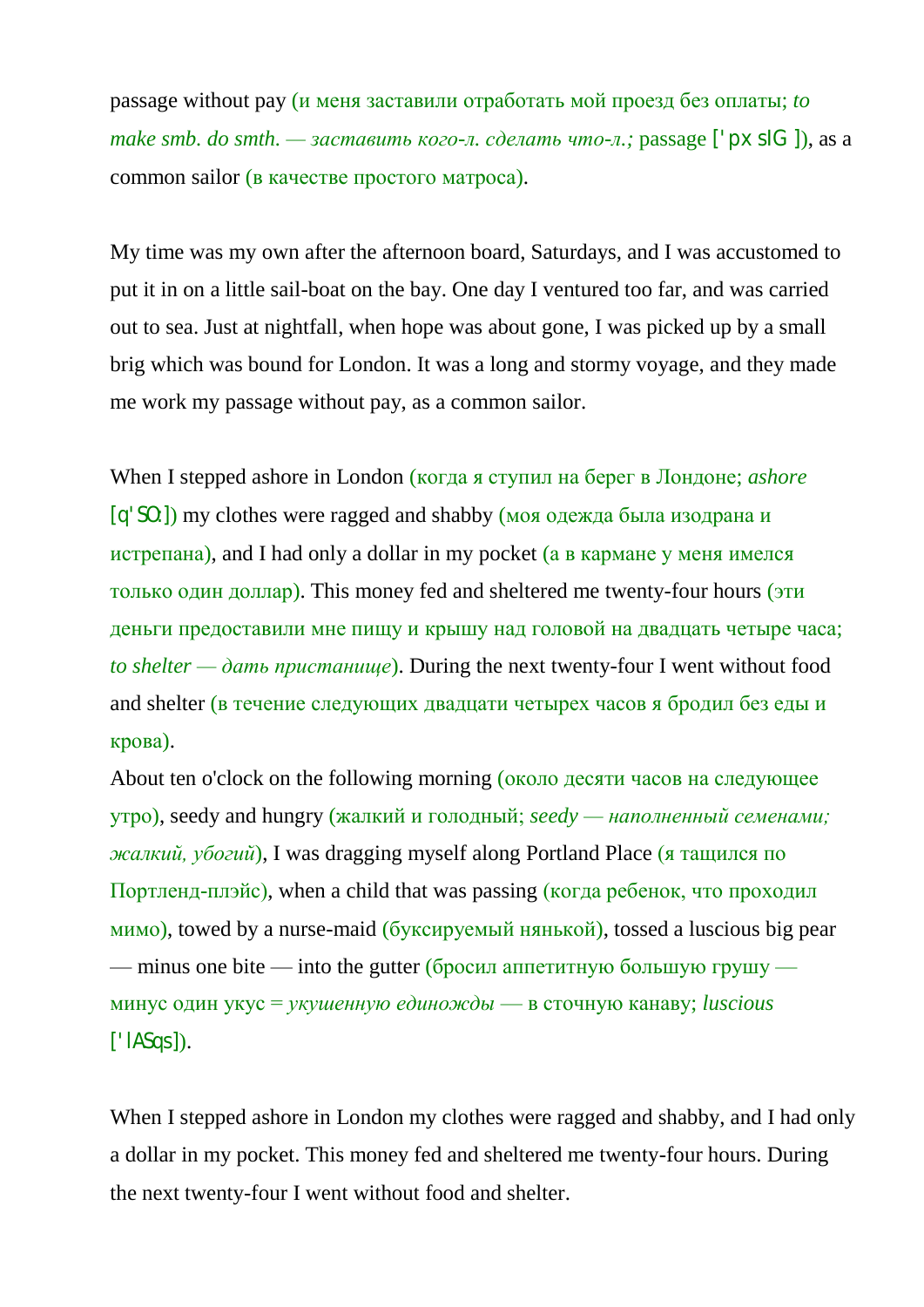About ten o'clock on the following morning, seedy and hungry, I was dragging myself along Portland Place, when a child that was passing, towed by a nurse-maid, tossed a luscious big pear — minus one bite — into the gutter.

I stopped, of course, and fastened my desiring eye (я остановился, разумеется, и устремил свой жаждущий взгляд; *to fasten* ['fRs(q)n] *— прикреплять; устремлять, сосредоточивать /внимание, взгляд/; eye — глаз, око; взгляд, взор*) on that muddy treasure (на сие перепачканное грязью сокровище; *treasure*  $['treZq]$ ). My mouth watered for it (мой рот наполнился слюной /в предвкушении/ его; *to water — смачивать, увлажнять; выделять влагу /об организме/*), my stomach craved it (мой желудок жаждал его; *stomach* ['stAmqk]), my whole being begged for it (все мое существо молило /овладеть/ им). But every time I made a move to get it (но каждый раз, как я делал движение заполучить его) some passing eye detected my purpose (взгляд какого-нибудь прохожего: «какой-то проходящий мимо взгляд» раскрывал мой замысел; *to detect открывать, обнаруживать; purpose* ['pq:pqs]), and of course I straightened up then (и я, конечно, тогда выпрямлялся), and looked indifferent, and pretended (выглядел безразличным = *делал вид, будто мне безразлично*, и притворялся) that I hadn't been thinking about the pear at all (что я и не думаю об этой груше вообще). This same thing kept happening and happening (все это происходило вновь и вновь: «то же самое продолжало случаться и случаться»; *the same thing — то же самое; to keep doing smth. — продолжать делать что-л.*), and I couldn't get the pear (и я не мог завладеть грушей).

I stopped, of course, and fastened my desiring eye on that muddy treasure. My mouth watered for it, my stomach craved it, my whole being begged for it. But every time I made a move to get it some passing eye detected my purpose, and of course I straightened up then, and looked indifferent, and pretended that I hadn't been thinking about the pear at all. This same thing kept happening and happening, and I couldn't get the pear.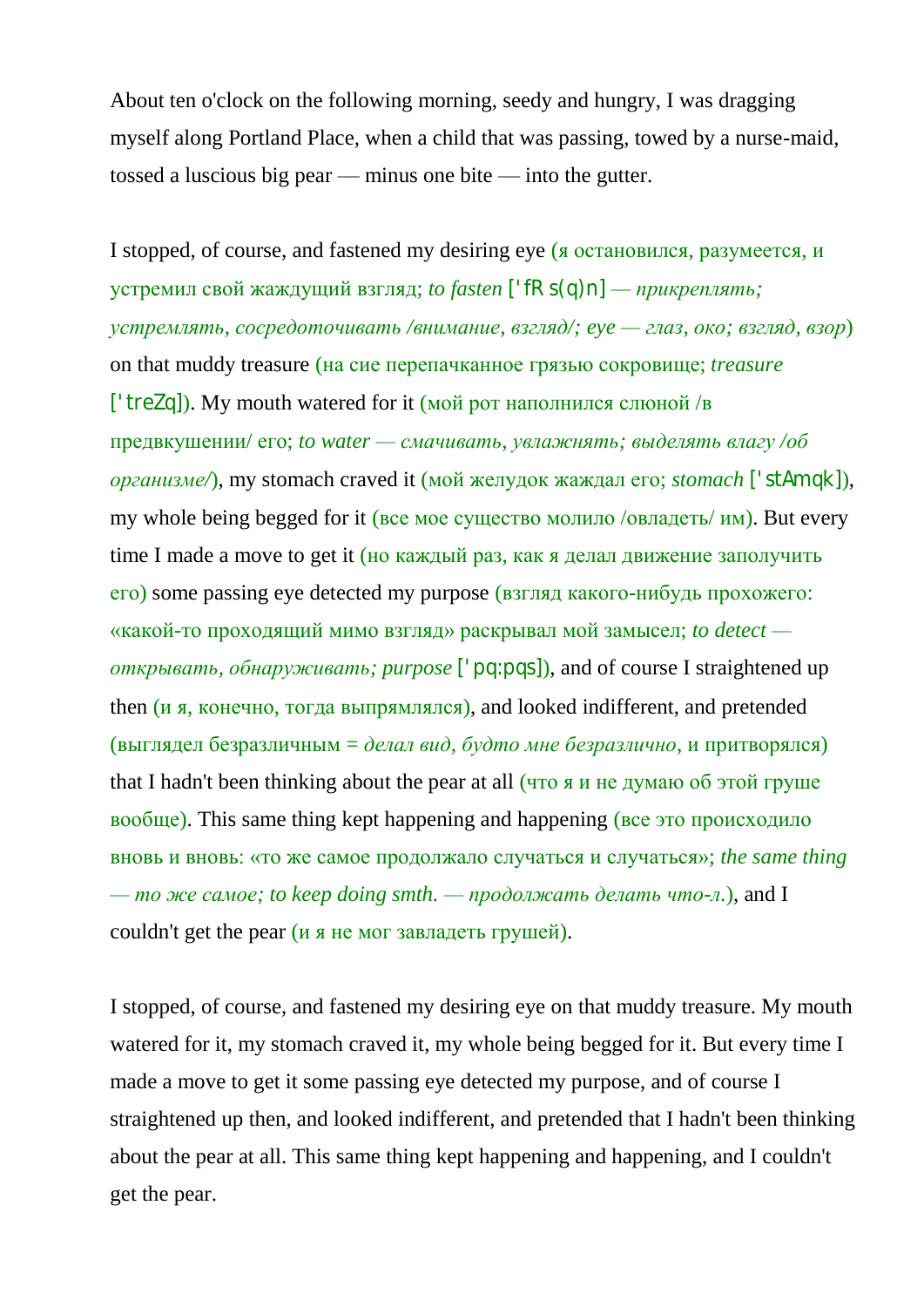I was just getting desperate enough (я уже настолько отчаялся: «я уже становился отчаянным достаточно»; *to get — получать; становиться; desperate* [ $'$ desp(q)rqt]) to brave all the shame, and to seize it (что /готов был/ мужественно принять весь позор и схватить ее), when a window behind me was raised (когда оконная рама позади меня поднялась; *window — окно; оконный переплет, оконная рама*), and a gentleman spoke out of it, saying (и какой-то джентльмен окликнул /меня/ оттуда, сказав; *to speak — говорить; обратиться /к кому-л./*): "Step in here, please (зайдите сюда, пожалуйста; *to step in — зайти /на минутку/*)."

I was admitted by a gorgeous flunkey (меня встретил пышно /разодетый/ ливрейный лакей; *to admit — впускать /в дом/; gorgeous* ['gO:dZqs]), and shown into a sumptuous room (и проводил в роскошно убранную комнату; *to show smb. to a place — провожать, сопровождать кого-л. куда-л.; sumptuous* ['sAmptjuqs]) where a couple of elderly gentlemen were sitting (где сидели двое пожилых джентльменов; *couple* [kApl] *— пара, парные предметы*). They sent away the servant, and made me sit down (они отослали слугу и велели мне сесть; *to make smb. to do smth. — заставлять, вынуждать кого-л. сделать что-л.*).

I was just getting desperate enough to brave all the shame, and to seize it, when a window behind me was raised, and a gentleman spoke out of it, saying: "Step in here, please."

I was admitted by a gorgeous flunkey, and shown into a sumptuous room where a couple of elderly gentlemen were sitting. They sent away the servant, and made me sit down.

They had just finished their breakfast (они только что закончили свой завтрак; *to finish* ['flnlS]), and the sight of the remains of it almost overpowered me (и вид остатков его чуть ли не сводил меня с ума; *to overpower* ["quvq'pauq]  *пересиливать, брать верх*). I could hardly keep my wits together (мне едва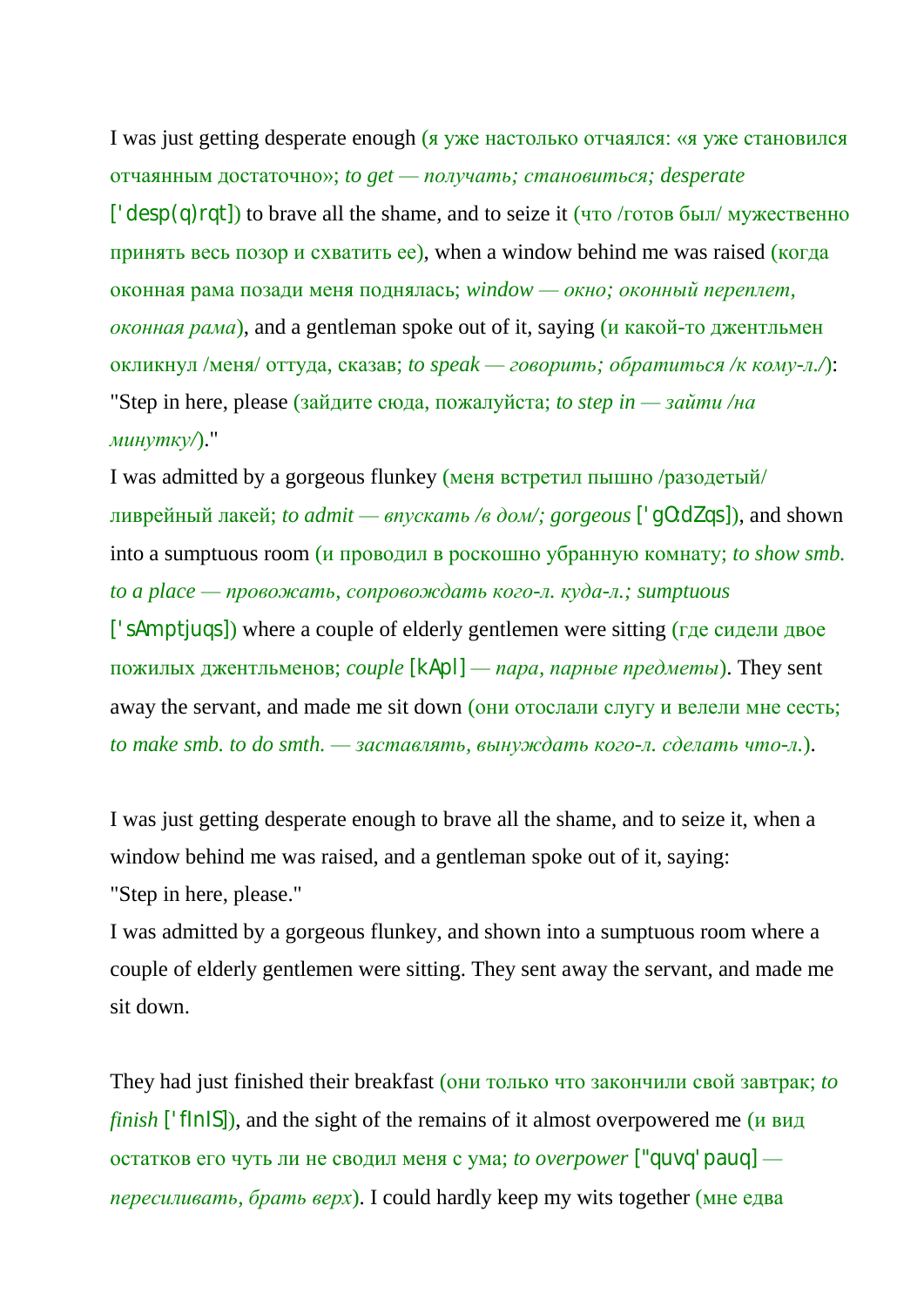удавалось оставаться в сознании: «держать свой ум вместе») in the presence of that food (в непосредственной близости от этой еды), but as I was not asked to sample it (но поскольку меня не пригласили отведать: «испробовать» ее; *to ask — спрашивать; приглашать*), I had to bear my trouble as best I could (мне пришлось по мере сил бороться с голодом: «терпеть свою беду»; *to bear носить, нести; терпеть, выдерживать; trouble — беспокойство; неприятность; беда; as best one can — в меру своих сил, максимально*). Now, something had been happening there a little before (так вот, кое-что произошло незадолго до этого), which I did not know anything about (о чем я ничего не знал) until a good many days afterwards (/а узнал/ спустя много дней; *until — /до тех пор/ пока /не/; a good many — довольно много, порядочное количество*), but I will tell you about it now (но я расскажу вам об этом сейчас).

They had just finished their breakfast, and the sight of the remains of it almost overpowered me. I could hardly keep my wits together in the presence of that food, but as I was not asked to sample it, I had to bear my trouble as best I could. Now, something had been happening there a little before, which I did not know anything about until a good many days afterwards, but I will tell you about it now.

Those two old brothers (у тех двух пожилых братьев) had been having a pretty hot argument (произошел: «был» довольно горячий спор; *argument* ['Q:gjumqnt]) a couple of days before (двумя днями ранее: «парой дней прежде»), and had ended by agreeing to decide it by a bet (и закончили /они/ тем, что договорились решить его посредством пари; *agree* [q'grJ]), which is the English way of settling everything (что является /истинно/ английским способом решать все = решать любой вопрос).

You will remember (**вы вспомните**) that the Bank of England once issued two notes (что Английский банк однажды выпустил два билета; *to issue* ['ISH; 'IsjH]; *note — знак, пометка; банковский билет, банкнота*) of a million pounds each (по миллиону фунтов каждый), to be used for a special purpose (чтобы использовать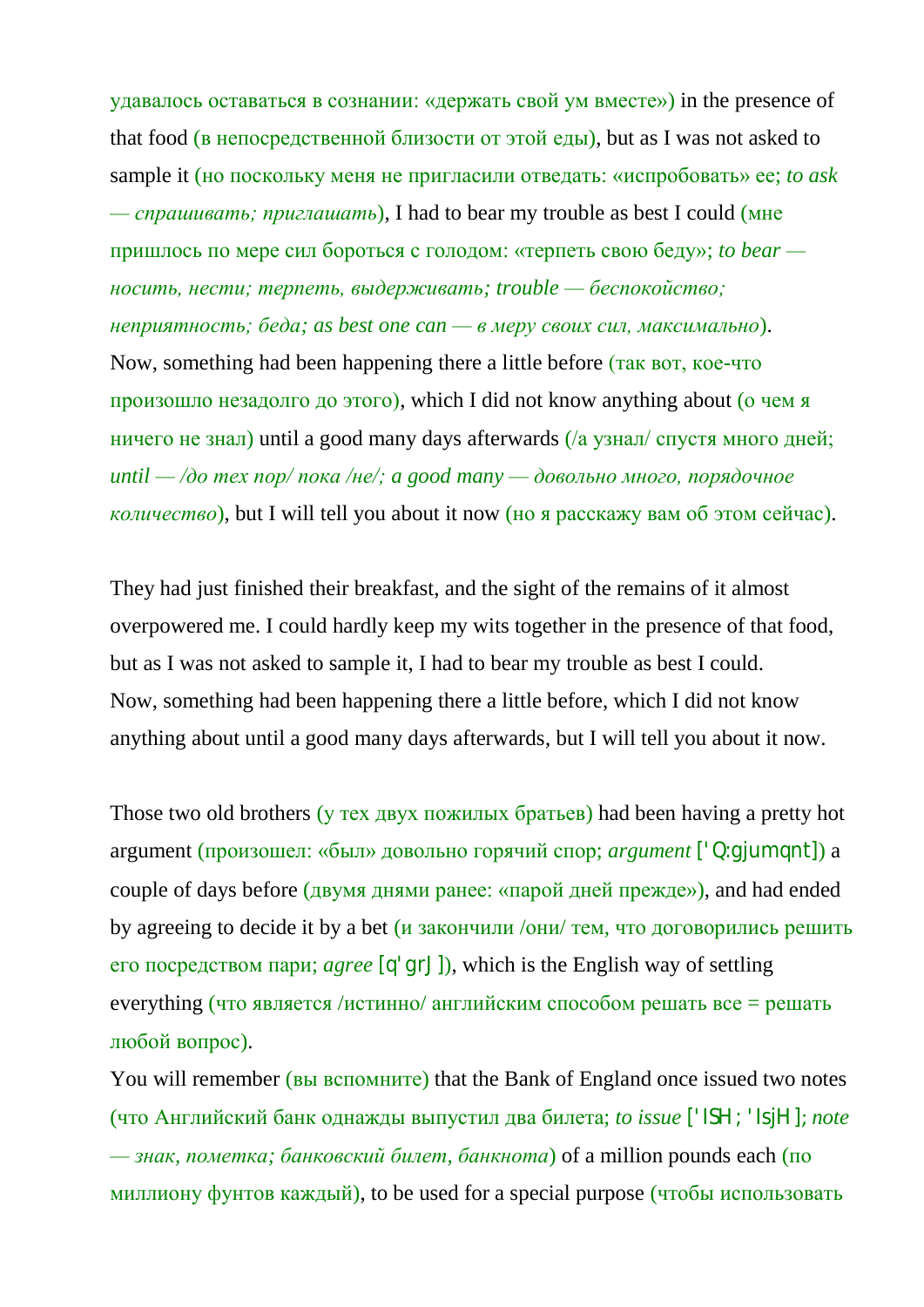$/$ их $/$  для особой цели) connected with some public transaction with a foreign country (связанной с некой открытой сделкой с иностранным государством; *public общественный; открытый, гласный; foreign* ['fOrIn]). For some reason or other only one of these had been used and canceled (по той или иной причине только один из них был использован и погашен; *to cancel — вычеркивать; погашать*); the other still lay in the vaults of the Bank (другой все еще лежал в хранилищах Банка; *to lie; vault — свод /архит./; подземное хранилище*).

Those two old brothers had been having a pretty hot argument a couple of days before, and had ended by agreeing to decide it by a bet, which is the English way of settling everything.

You will remember that the Bank of England once issued two notes of a million pounds each, to be used for a special purpose connected with some public transaction with a foreign country. For some reason or other only one of these had been used and canceled; the other still lay in the vaults of the Bank.

Well, the brothers, chatting along (так вот, братья беседовали), happened to get to wondering (и случилось так, что /им/ стало интересно; *to get to doing smth. начинать делать что-л.; to wonder — изумляться, поражаться; интересоваться, желать знать*) what might be the fate of a perfectly honest and intelligent stranger (как могла бы сложиться судьба кристально: «совершенно» честного и сообразительного иностранца; *honest* ['PnIst]; *intelligent*  $[$ In'telIdZ(q)nt]) who should be turned adrift in London (брошенного на произвол судьбы в Лондоне; *to turn adrift — бросать на произвол судьбы*) without a friend, and with no money (без друзей и без денег) but that million-pound bank-note (но с банковским билетом в миллион фунтов), and no way to account for his being in possession of it (и не/способного/ объяснить, как тот у него оказался: «объяснить его владение им»; *no way — никак, никоим образом; to account — давать отчет; объяснять /что-л./; to be in possession* [pq'zeS(q)n] *of smth. — владеть чем-л.*). Brother A said he would starve to death (брат А сказал, что он умер бы от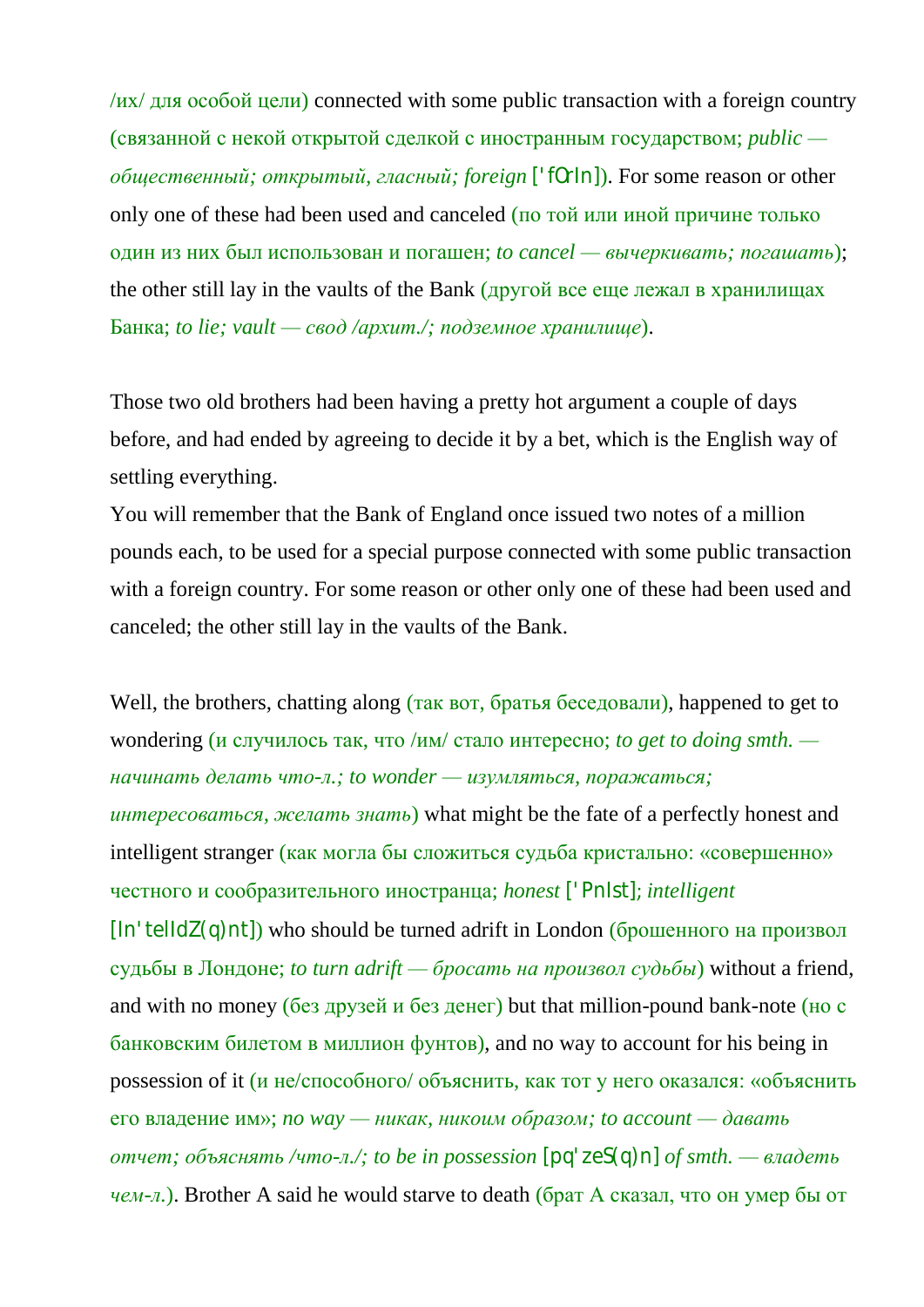голода: «голодал бы до смерти»; *death* [deT]); Brother B said he wouldn't (брат Б сказал, что не умер бы).

Well, the brothers, chatting along, happened to get to wondering what might be the fate of a perfectly honest and intelligent stranger who should be turned adrift in London without a friend, and with no money but that million-pound bank-note, and no way to account for his being in possession of it. Brother A said he would starve to death; Brother B said he wouldn't.

Brother A said he couldn't offer it at a bank or anywhere else (брат А сказал, что он не смог бы предложить его = *предъявить этот билет* в банке или где-нибудь еще), because he would be arrested on the spot (потому что его арестуют на месте). So they went on disputing (*и* так они продолжали спорить; *to go on продолжать/ся/*) till Brother B said (покуда брат Б не сказал) he would bet twenty thousand pounds (что он держит пари на двадцать тысяч фунтов) that the man would live thirty days, anyway, on that million (что этот человек проживет тридцать дней — так или иначе — на этот миллион), and keep out of jail, too (да к тому же избежит тюрьмы; *to keep out of — избегать, оставаться в стороне от*). Brother A took him up (брат А принял его /пари/; *to take up — принимать*). Brother B went down to the Bank (брат Б сходил в Банк) and bought that note (и выкупил тот билет; *to buy*). Just like an Englishman, you see (истинный англичанин, как видите; *just like — вылитый, точно как*); pluck to the backbone (отчаянный до мозга костей; *pluck — дерганье; смелость, отвага; backbone позвоночник*).

Brother A said he couldn't offer it at a bank or anywhere else, because he would be arrested on the spot. So they went on disputing till Brother B said he would bet twenty thousand pounds that the man would live thirty days, anyway, on that million, and keep out of jail, too. Brother A took him up. Brother B went down to the Bank and bought that note. Just like an Englishman, you see; pluck to the backbone.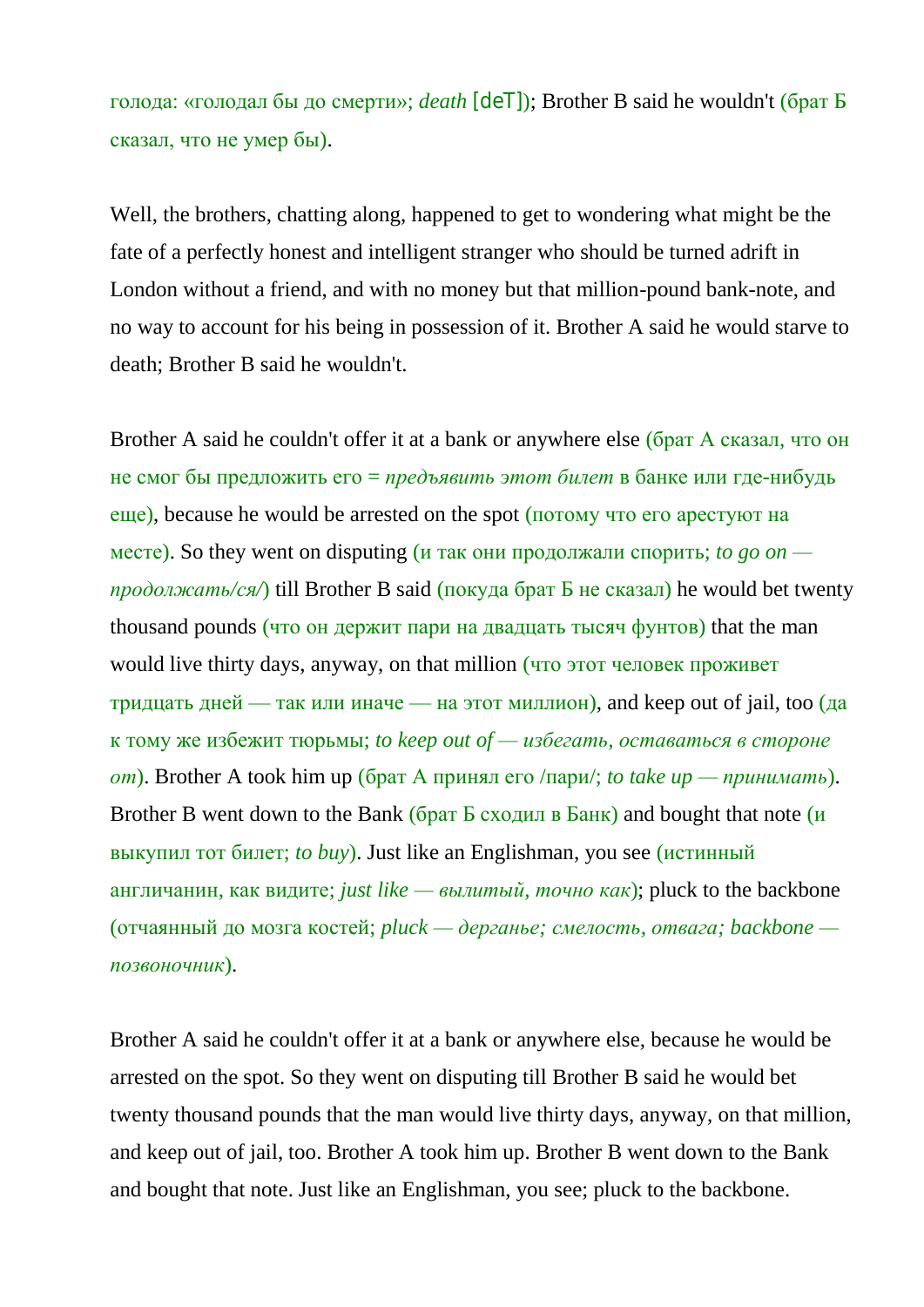Then he dictated a letter (затем он продиктовал письмо), which one of his clerks wrote out in a beautiful round hand (которое один из его клерков написал красивым округлым почерком; *to write; hand — рука; почерк*), and then the two brothers sat at the window (а затем оба брат сидели у окна; *to sit*) a whole day watching for the right man (весь день высматривая подходящего человека; *to watch — стеречь, сторожить; высматривать, поджидать; right — правый, справедливый; подходящий*) to give it to (чтобы вручить его ему).

They saw many honest faces go by (они видели много проходивших мимо честных лиц; *to go by — проходить мимо*) that were not intelligent enough (которые были недостаточно смышлеными); many that were intelligent, but not honest enough (много было смышленых, но недостаточно честных); many that were both (многие были и смышленые и честные; *both — оба; и тот и другой*), but the possessors were not poor enough (но /их/ обладатели не были достаточно бедны; *possessor* [pq'zesq]; *poor* [puq]), or, if poor enough, were not strangers (или, если достаточно бедны, то были не иностранцами).

Then he dictated a letter, which one of his clerks wrote out in a beautiful round hand, and then the two brothers sat at the window a whole day watching for the right man to give it to.

They saw many honest faces go by that were not intelligent enough; many that were intelligent, but not honest enough; many that were both, but the possessors were not poor enough, or, if poor enough, were not strangers.

There was always a defect (всегда присутствовал какой-то изъян; *defect* [dɪˈfekt]), until I came along (покуда не подвернулся я; *to come along — случаться*, *происходить*); but they agreed that I filled the bill all around (и они согласились, что я подхожу полностью по все параметрам; *to fill the bill — «заполнить список»; отвечать всем требованиям, подходить; bill — счет; список; all around — кругом, со всех сторон*); so they elected me unanimously (и вот они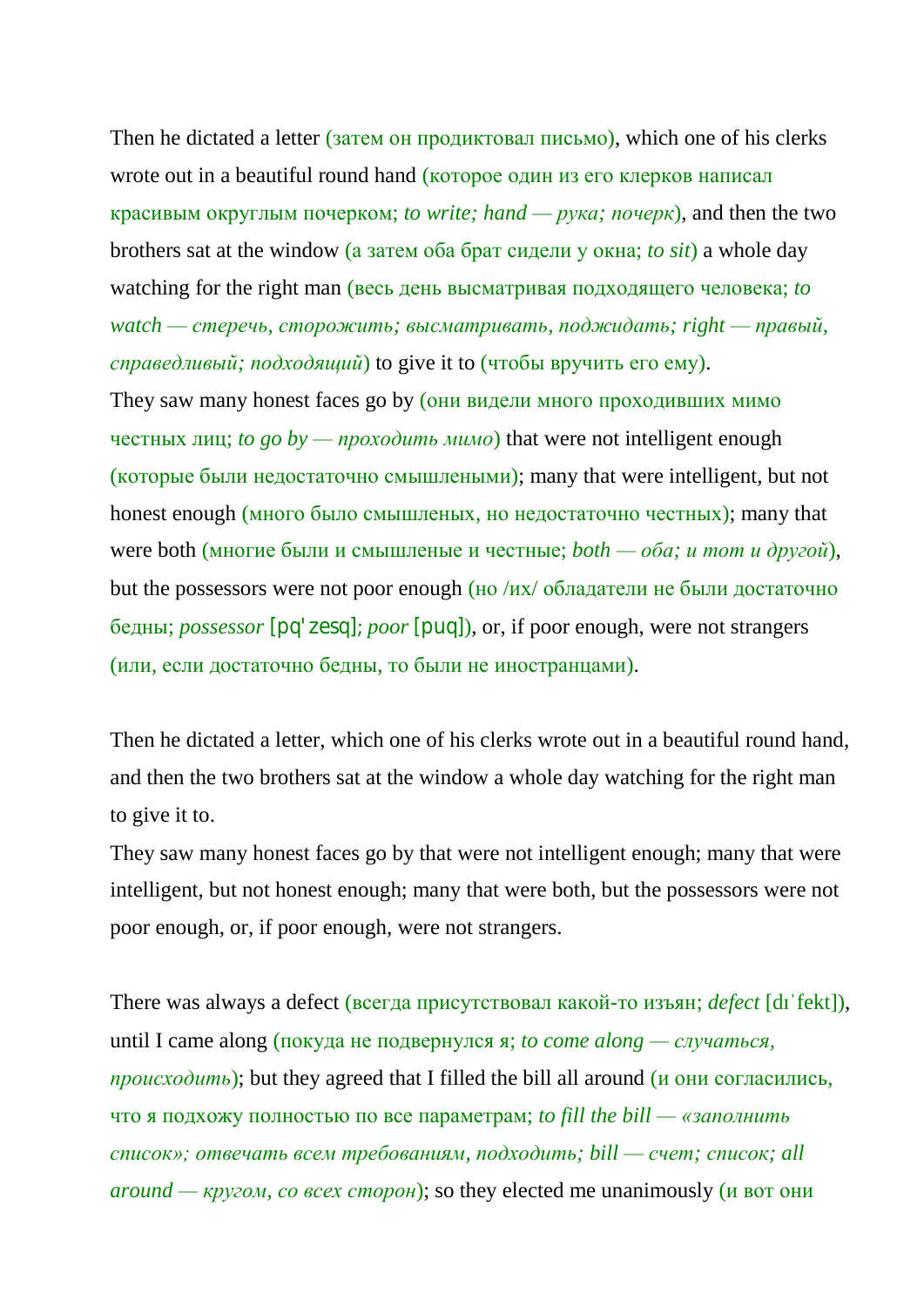единодушно выбрали меня; *to elect* [ɪˈlekt]*; unanimously* [ju:'nxnImqslI]), and there I was now waiting to know (и теперь я ждал там, чтобы узнать) why I was called in (зачем меня позвали «внутрь»). They began to ask me questions about myself (они начали задавать мне вопросы обо мне = о моей жизни; *to begin*), and pretty soon they had my story (и довольно скоро узнали мою историю; *to have иметь, обладать; узнавать*). Finally they told me I would answer their purpose (в итоге они заявили мне, что я подойду их целям; *finally* ['faIn(q)lI]; *to answer отвечать; подходить, соответствовать*). I said I was sincerely glad (я сказал, что искренне рад; *sincerely* [sIn'sIqlI]), and asked what it was (и спросил в чем они заключаются).

There was always a defect, until I came along; but they agreed that I filled the bill all around; so they elected me unanimously, and there I was now waiting to know why I was called in. They began to ask me questions about myself, and pretty soon they had my story. Finally they told me I would answer their purpose. I said I was sincerely glad, and asked what it was.

Then one of them handed me an envelope (*тут один из них протянул мне конверт*; *envelope* ['envqlqup]), and said I would find the explanation inside (и сказал, что я найду объяснение внутри). I was going to open it, but he said no (я собрался было открыть его, но он сказал, не нужно); take it to my lodgings (/велел/ мне взять его домой: «в свое жилище»), and look it over carefully (внимательно изучить; *to look over — тщательно изучать; carefully — тщательно, внимательно*), and not be hasty or rash (и не быть поспешным или опрометчивым = и не поступать поспешно или опрометчиво; *hasty* ['heIstI]). I was puzzled, and wanted to discuss the matter a little further (я был озадачен и хотел обсудить это дело поподробнее; *matter — вещество, материал; дело, вопрос; further — дальше, далее;*   $\phi$ ополнительно), but they didn't (но они не /пожелали/);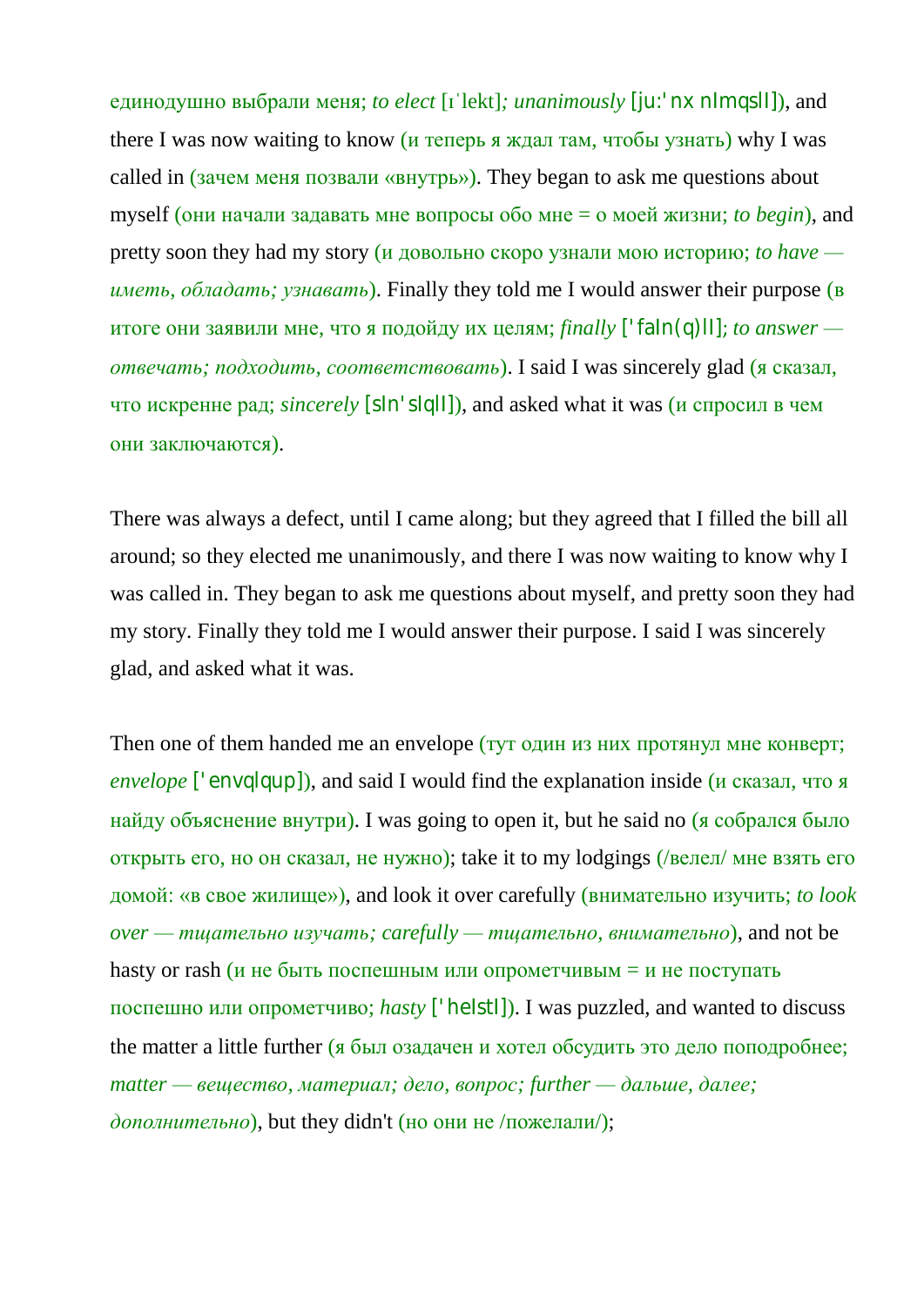Then one of them handed me an envelope, and said I would find the explanation inside. I was going to open it, but he said no; take it to my lodgings, and look it over carefully, and not be hasty or rash. I was puzzled, and wanted to discuss the matter a little further, but they didn't;

so I took my leave, feeling hurt and insulted (так что я попрощался, чувствуя себя уязвленным и оскорбленным; *to take leave — уходить, прощаться; to feel трогать, осязать; чувствовать себя; hurt — раненый, травмированный; обиженный, оскорбленный*) to be made the butt (/за то, что меня/ сделали мишенью; *butt — мишень на стрельбище; мишень для насмешек*) of what was apparently some kind of a practical joke (того, что очевидно было своего рода обычным розыгрышем; *apparently* [q'pxr(q)ntlI]; *practical joke — розыгрыш: «практическая шутка»*), and yet obliged to put up with it (и тем не менее, был вынужден смириться с этим; *to put up with — примириться, стерпеть*), not being in circumstances (не будучи в /таких/ обстоятельствах; *circumstance* ['sq:kqmstqns]) to resent affronts from rich and strong folk (чтобы негодовать на оскорбления от богатых и сильных людей; *affront [əˈfrʌnt]; folk* [fquk] *— народ; люди*).

I would have picked up the pear now (я бы подобрал ту грушу сейчас) and eaten it before all the world (и съел бы ее перед всем миром = на глазах у всех; *to eat*), but it was gone (но она исчезла); so I had lost that by this unlucky business (значит, я лишился и ее из-за этого неудачного дела; *to lose — терять; упустить, лишиться*), and the thought of it (и мысль об этом) did not soften my feeling towards those men (не смягчила моих чувств по отношению к этим людям).

so I took my leave, feeling hurt and insulted to be made the butt of what was apparently some kind of a practical joke, and yet obliged to put up with it, not being in circumstances to resent affronts from rich and strong folk.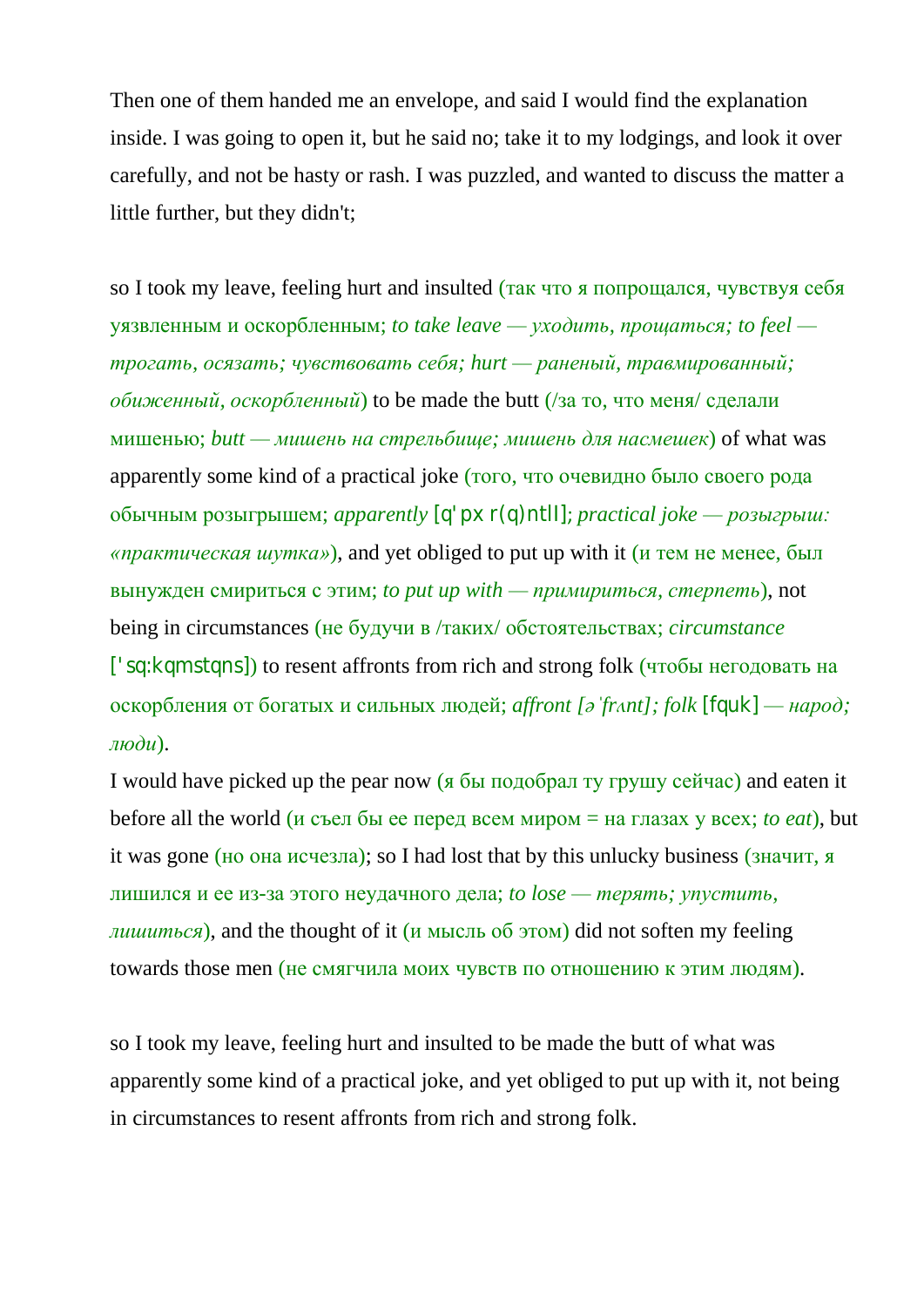I would have picked up the pear now and eaten it before all the world, but it was gone; so I had lost that by this unlucky business, and the thought of it did not soften my feeling towards those men.

As soon as I was out of sight of that house (как только тот дом скрылся из виду; *as*   $\alpha$  *soon as — как только; out of sight — вне пределов видимости*) I opened my envelope (я открыл конверт), and saw that it contained money (и увидел, что в нем находятся: «содержатся» деньги; *contain* [kqn'teIn])! My opinion of those people changed, I can tell you (мое мнение о тех людях изменилось, уж поверьте: «я могу рассказать вам»; *opinion* [q'pInjqn])! I lost not a moment (я не терял ни минуты), but shoved note and money into my vest pocket (но запихал записку и деньги в жилетный карман; *to shove* [SAv]; *note — заметка; записка, краткое письмо; vest — нижняя рубашка; жилет /амер./*), and broke for the nearest cheap eating house (бросился в самую дешевую закусочную; *to break — ломать; сделать бросок, рывок*). Well, how I did eat (ну и поел же я)! When at last I couldn't hold any more (когда в конце концов я не мог вместить /в себя/ больше; *to hold — держать; вмещать, содержать в себе*), I took out my money and unfolded it (я вынул деньги и развернул их; *to take out — доставать, вынимать*), took one glimpse and nearly fainted (взглянул и чуть не свалился в обморок; *to take — брать; в сочетании с последующим существительным выражает единичный акт или кратковременное действие, соответствующее значению существительного; glimpse — мелькание, проблеск; быстрый взгляд*).

As soon as I was out of sight of that house I opened my envelope, and saw that it contained money! My opinion of those people changed, I can tell you! I lost not a moment, but shoved note and money into my vest pocket, and broke for the nearest cheap eating house. Well, how I did eat! When at last I couldn't hold any more, I took out my money and unfolded it, took one glimpse and nearly fainted.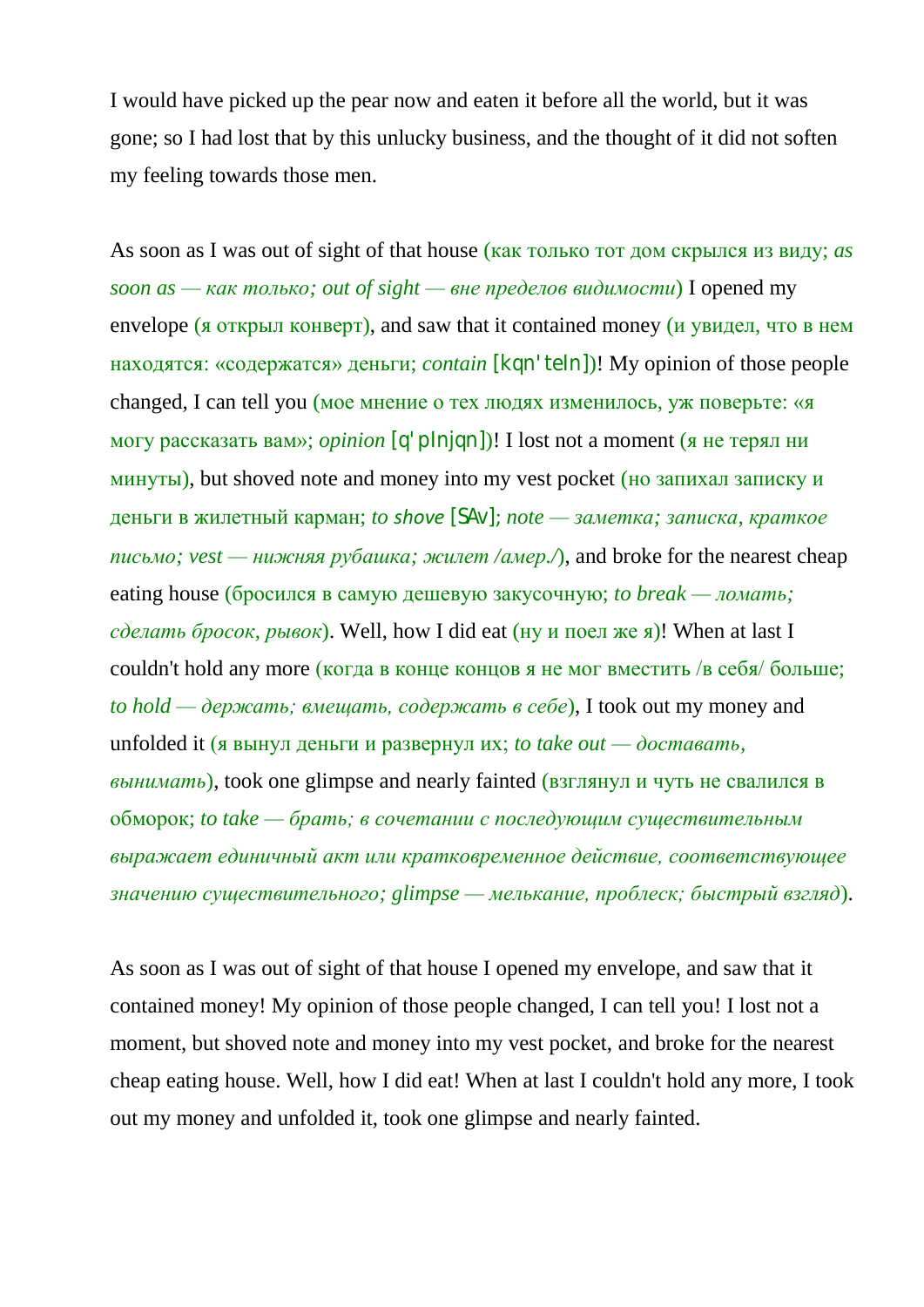Five millions of dollars (пять миллионов долларов)! Why, it made my head swim (да у меня от этого голова закружилась: «это заставило мою голову закружиться»; *to swim — плыть; кружиться /о голове/*).

I must have sat there stunned and blinking at the note (я, должно быть, сидел там ошеломленный и моргал, /глядя/ на билет; *note — знак, пометка; банковский билет*) as much as a minute (наверное, целую минуту: «так много, как минуту») before I came rightly to myself again (прежде чем снова окончательно прийти в себя; *rightly — правильно, должным образом*). The first thing I noticed, then, was the landlord (первое, что я заметил тогда, был хозяин заведения; *notice* ['nqVtIs]; *landlord — помещик, сдающий землю в аренду; владелец, собственник*). His eye was on the note (его взгляд был /устремлен/ на банкноту), and he was petrified (а сам он словно окаменел: «и он был окаменевшим»; *petrified* ['petrIfaId]). He was worshiping, with all his body and soul (он /ее/ боготворил всеми своими телом и душою; soul [sqVl]), but he looked as if he couldn't stir hand or foot (а выглядел он так, будто не может шевельнуть ни рукой, ни ногой).

Five millions of dollars! Why, it made my head swim.

I must have sat there stunned and blinking at the note as much as a minute before I came rightly to myself again. The first thing I noticed, then, was the landlord. His eye was on the note, and he was petrified. He was worshiping, with all his body and soul, but he looked as if he couldn't stir hand or foot.

I took my cue in a moment (я понял намек в один миг; *to take — брать; воспринимать, понимать; cue — реплика /театр./; намек*), and did the only rational thing there was to do (и сделал единственно разумную вещь, которую должен был сделать; rational ['rxS(q)nl]). I reached the note towards him, and said, carelessly (я протянул банкноту ему и сказал беспечно):

"Give me the change, please (дайте мне сдачу, пожалуйста; *change — перемена; разменная монета; сдача*)."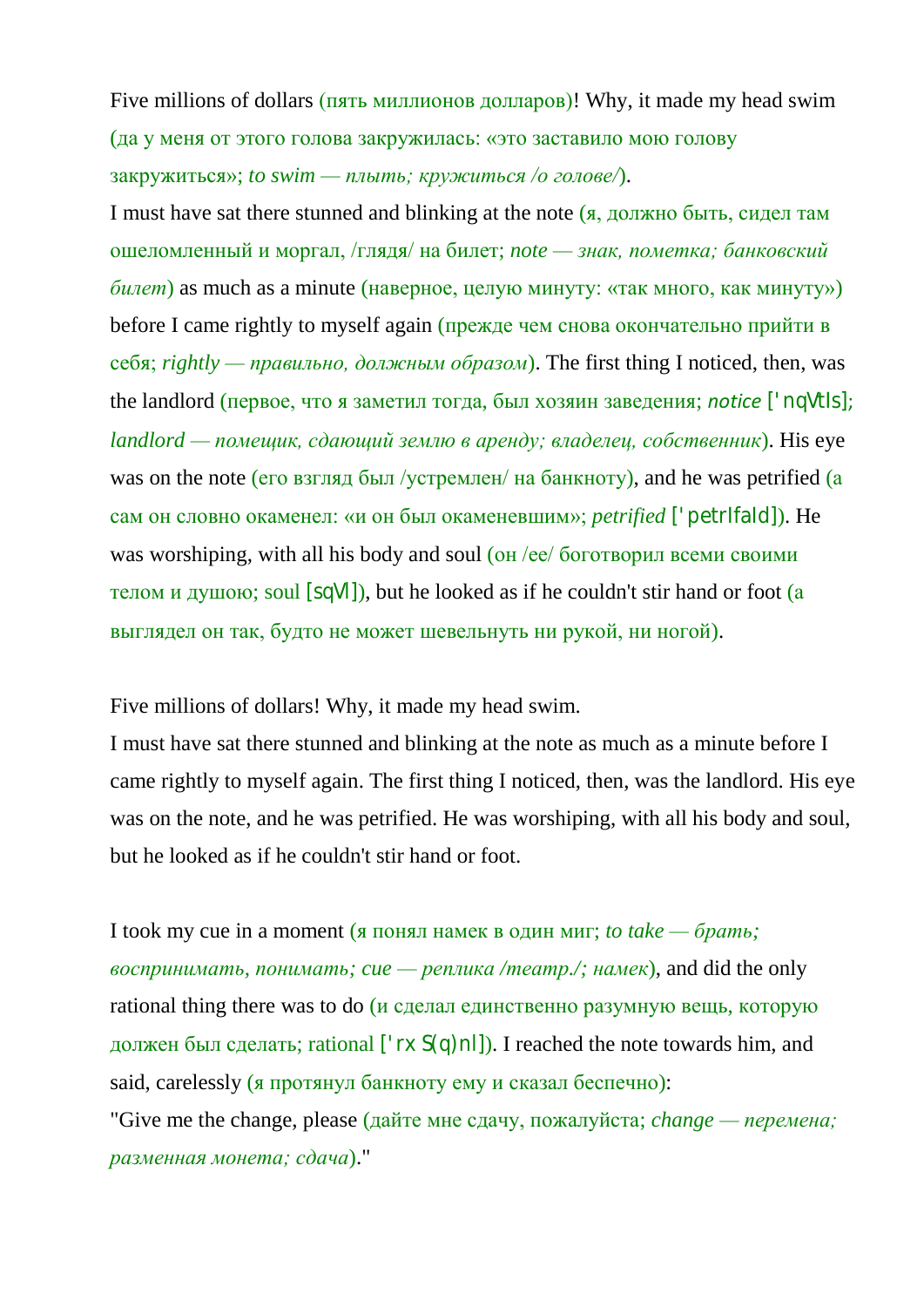Then he was restored to his normal condition (*тут* он вернулся в свое нормальное состояние), and made a thousand apologies (и принес: «сделал» тысячу извинений; *apologies* [q'pOlqdZIz]) for not being able to break the bill (за то, что не может: «не способен» разменять эту купюру; *to break — ломать; разменивать /разг./; bill — счет; банкнота, купюра /амер./*), and I couldn't get him to touch it (и я не мог уговорить его прикоснуться к ней; *to get smb. to do smth. — убеждать, уговаривать кого-л. сделать что-л.*). He wanted to look at it (он хотел смотреть на нее), and keep on looking at it (и продолжать смотреть на нее; *to keep on doing smth. — продолжать делать что-л.*);

I took my cue in a moment, and did the only rational thing there was to do. I reached the note towards him, and said, carelessly:

"Give me the change, please."

Then he was restored to his normal condition, and made a thousand apologies for not being able to break the bill, and I couldn't get him to touch it. He wanted to look at it, and keep on looking at it;

he couldn't seem to get enough of it (он не мог, казалось, вдоволь насмотреться: «получить достаточно от нее») to quench the thirst of his eye (дабы утолить жажду своего взгляда; *to quench — гасить, тушить; удовлетворять /желание,*   $nomp$ ебность/), but he shrank from touching it (но он избегал прикасаться к ней; *to shrink — садиться, давать усадку; избегать /чего-л./*) as if it had been something too sacred (как будто она была чем-то слишком священным) for poor common clay to handle (чтобы жалкому простому смертному трогать ее руками; *poor — бедный, неимущий; жалкий, ничтожный; common — общий, совместный; обыкновенный, простой; clay — глина; человеческое тело, плоть, сосуд скудельный /поэт./;* sacred ['seIkrId]). I said (я сказал): "I am sorry if it is an inconvenience (мне жаль, если это /доставляет вам/

неудобство; *inconvenience* ["Inkqn'vi:njqns]), but I must insist (но я вынужден настаивать). Please change it (пожалуйста, разменяйте ее); I haven't anything else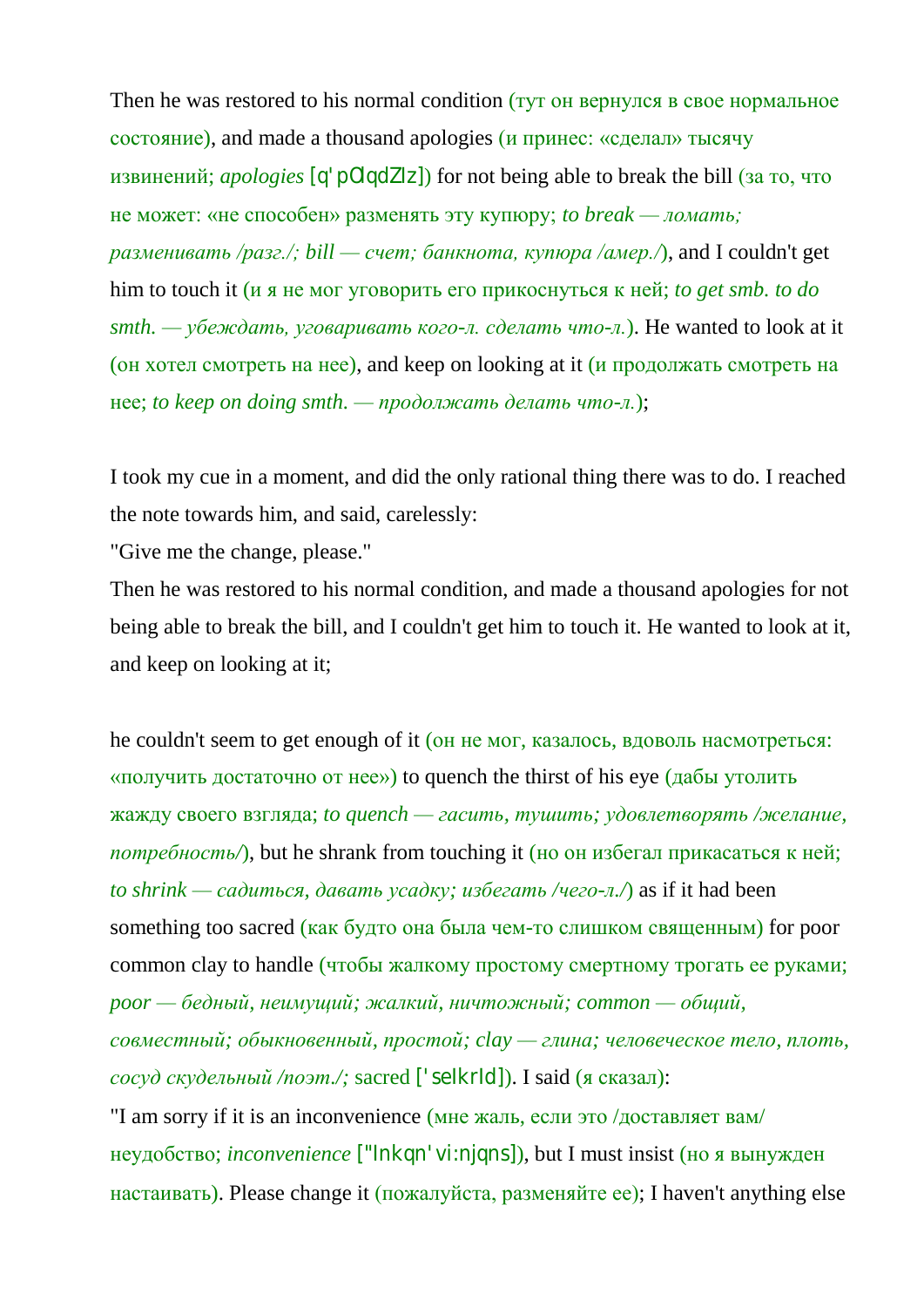(у меня нет ничего другого: «ничего еще»)." But he said that wasn't any matter (но он сказал, что это вообще не проблема; *matter — вещество, материал; неприятность, трудность*); he was quite willing to let the trifle stand over till another time (он был вполне готов отложить сей пустяк: «позволить этому пустяку быть отложенным» до следующего раза; trifle ['traIfl]; *to stand over быть отложенным, откладываться*).

he couldn't seem to get enough of it to quench the thirst of his eye, but he shrank from touching it as if it had been something too sacred for poor common clay to handle. I said:

"I am sorry if it is an inconvenience, but I must insist. Please change it; I haven't anything else." But he said that wasn't any matter; he was quite willing to let the trifle stand over till another time.

I said I might not be in his neighborhood again for a good while (я сказал, что могу не скоро оказаться снова поблизости с его заведением: «в его соседстве»; *a good while — долгое время*); but he said it was of no consequence (но он сказал, что это неважно; *consequence* ['kOnsIkwqns] *— следствие, результат; значение, важность*), he could wait (он может подождать), and, moreover, I could have anything I wanted (и более того, я могу заказать все, что захочу; *moreover* [mO:'rquvq]; *to have — иметь, обладать; получать*), any time I chose (в любое время, когда пожелаю; *to choose — выбирать; хотеть, желать /разг./*), and let the account run as long as I pleased (и пусть мой счет увеличивается, сколько мне будет угодно; *to run — бегать, бежать; расти, достигать /суммы, цифры/; as long as — все время пока, до тех пор*). He said he hoped (он сказал, что надеется) he wasn't afraid to trust as rich a gentleman as I was (что не побоится доверять такому богатому джентльмену, как я), merely because I was of a merry disposition (единственно потому, что я нахожусь в веселом расположении духа; *merely* ['m|q||]), and chose to play larks on the public in the matter of dress  $(\mu$  пожелал сыграть шутку над общественностью в вопросе одежды).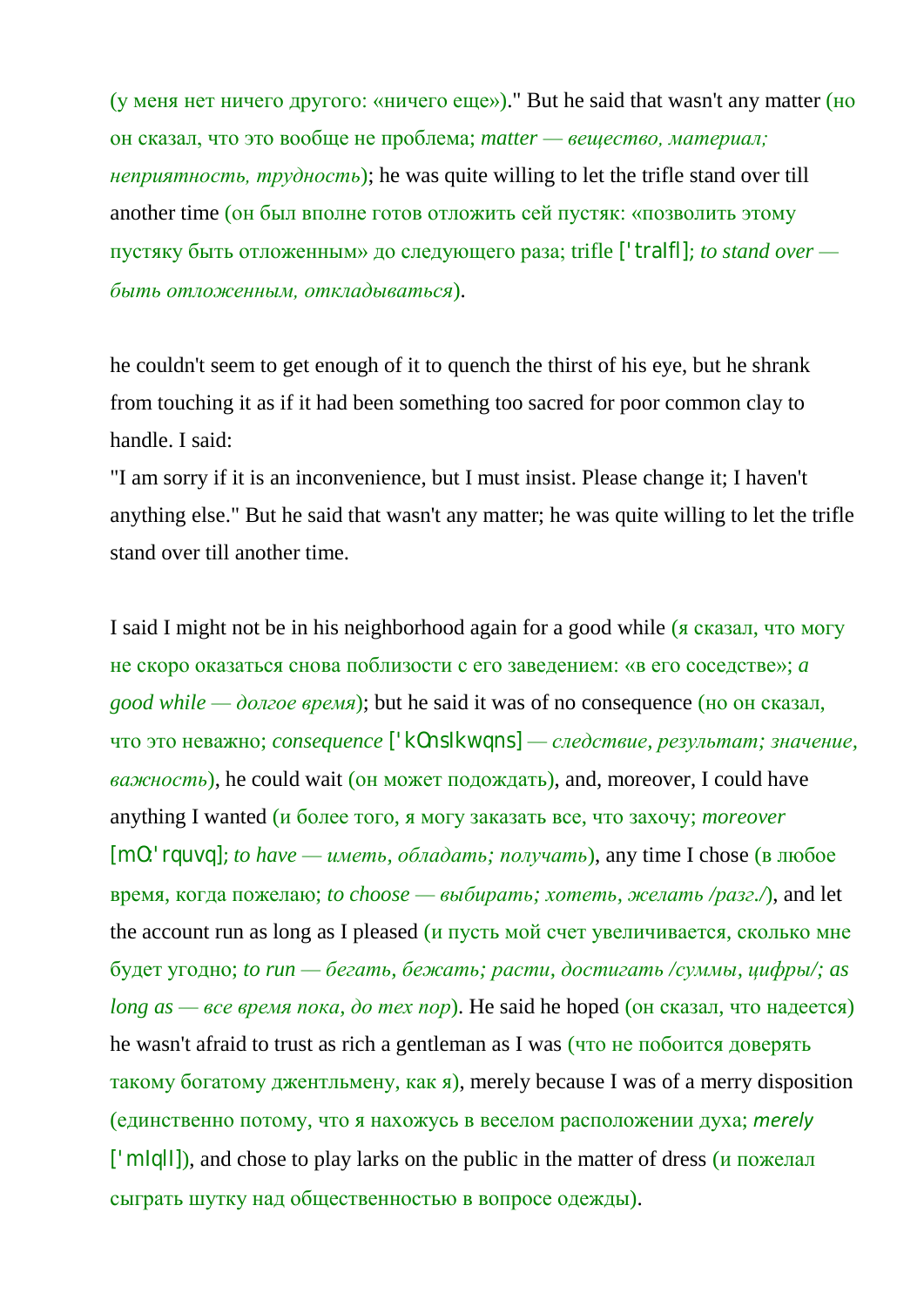I said I might not be in his neighborhood again for a good while; but he said it was of no consequence, he could wait, and, moreover, I could have anything I wanted, any time I chose, and let the account run as long as I pleased. He said he hoped he wasn't afraid to trust as rich a gentleman as I was, merely because I was of a merry disposition, and chose to play larks on the public in the matter of dress.

By this time another customer was entering (в это же время вошел другой посетитель; *custom* ['kAstqm]*— обычай, традиция; клиентура, постоянные покупатели*), and the landlord hinted to me (и хозяин сделал мне знак) to put the monster out of sight (убрать исполинскую /купюру/ с глаз долой; *monster чудовище, монстр; что-л. огромного размера; to put out — удалять, убирать; out of sight — вне поля зрения*); then he bowed me all the way to the door (потом он кланялся мне всю дорогу до дверей), and I started straight for that house and those brothers (и я направился прямиком к тому дому и тем братьям; *to start for направиться*  $\kappa$ ), to correct the mistake which had been made (чтобы исправить ошибку, которая была совершена; *to* correct [kq'rekt]; mistake [mI'steIk]) before the police should hunt me up (прежде чем полиция разыщет меня; police [p(q)'lJs], [pq'lJs]; *to hunt up — отыскивать*), and help me do it (и поможет мне сделать это). I was pretty nervous (я изрядно нервничал; *nervous* ['nq:vqs]); in fact, pretty badly frightened (по правде сказать, /был/ довольно-таки сильно напуган; *in fact — фактически, по правде говоря; badly — плохо; очень, крайне*  $\sqrt{3MQ}$ ,  $\gamma$  cun.  $\sqrt{2}$ , though, of course, I was no way in fault (хотя, разумеется, я не был виноват никоим образом; *way — путь, дорога; образ действия; fault недостаток, дефект; вина*);

By this time another customer was entering, and the landlord hinted to me to put the monster out of sight; then he bowed me all the way to the door, and I started straight for that house and those brothers, to correct the mistake which had been made before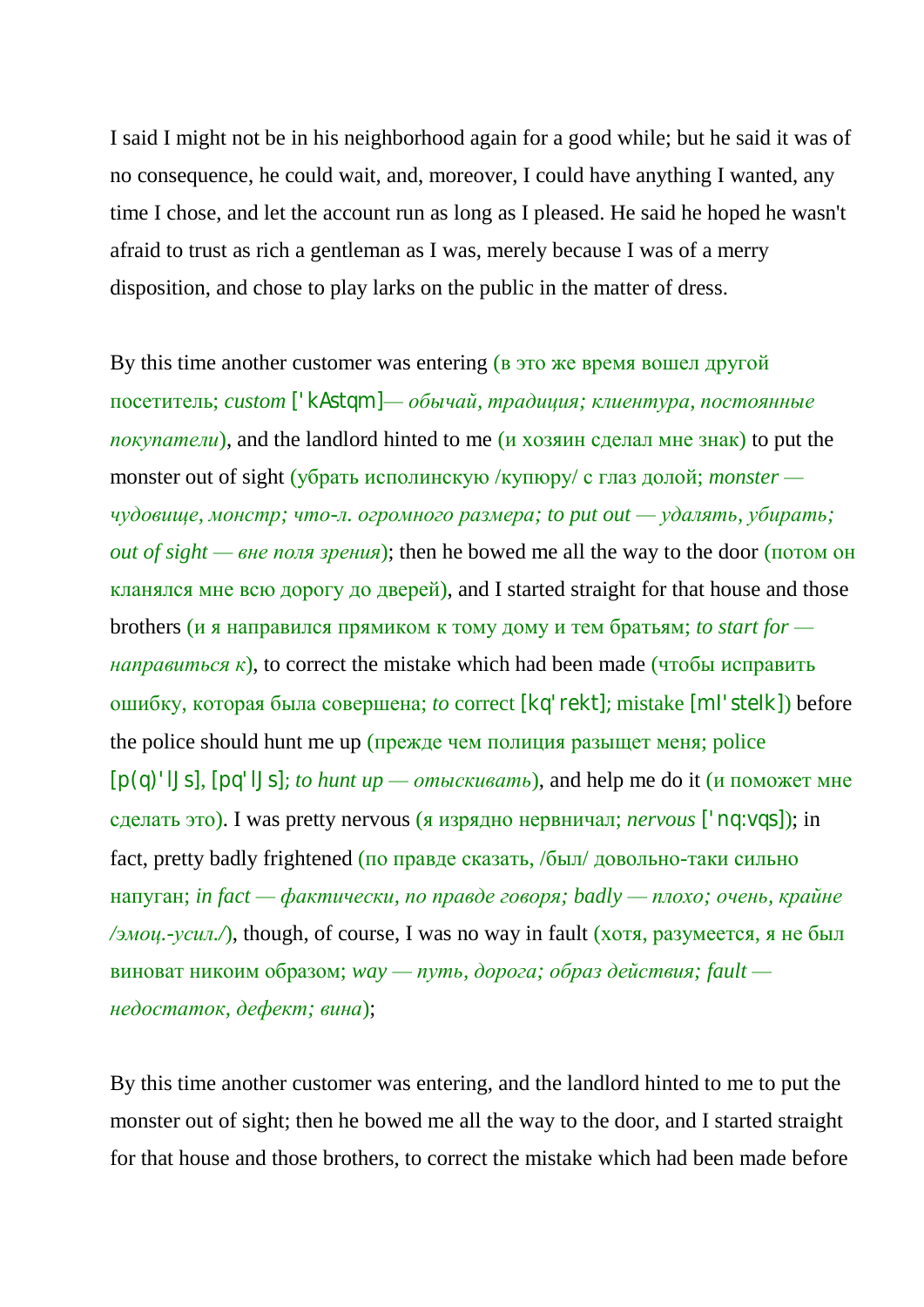the police should hunt me up, and help me do it. I was pretty nervous; in fact, pretty badly frightened, though, of course, I was no way in fault;

but I knew men well enough to know (но я знал людей достаточно хорошо, чтобы понять) that when they find they've given a tramp a million-pound bill (что когда они обнаруживают, что дали бродяге банкноту в миллион фунтов; *to find находить, отыскивать; обнаруживать*) when they thought it was a one-pounder (тогда как сами думали, что это был билет в один фунт; *-pounder достоинством во /столько-то/ фунтов стерлингов*), they are in a frantic rage against him (они /приходят/ в неистовую ярость, /направленную/ против него) instead of quarreling with their own near-sightedness (вместо того, чтоб пенять на свою собственную близорукость; *to quarrel — ссориться; ставить под сомнение*), as they ought (как им следовало бы). As I approached the house (по мере того, как я приближался к тому дому; approach [q'prqVC]) my excitement began to abate (мое волнение начало ослабевать; excitement [Ik'saltmqnt]), for all was quiet there (поскольку там все было тихо; quiet ['kwalqt]), which made me feel pretty sure (что позволило мне почувствовать изрядную уверенность) the blunder was not discovered yet (что эта грубая ошибка еще не обнаружена). I rang (я позвонил; *to ring*). The same servant appeared (появился тот же слуга; appeared  $[q'p|q]$ ). I asked for those gentlemen (я спросил, /могу ли я видеть/ тех джентльменов; *to ask for — спрашивать о, хотеть видеть*).

but I knew men well enough to know that when they find they've given a tramp a million-pound bill when they thought it was a one-pounder, they are in a frantic rage against him instead of quarreling with their own near-sightedness, as they ought. As I approached the house my excitement began to abate, for all was quiet there, which made me feel pretty sure the blunder was not discovered yet. I rang. The same servant appeared. I asked for those gentlemen.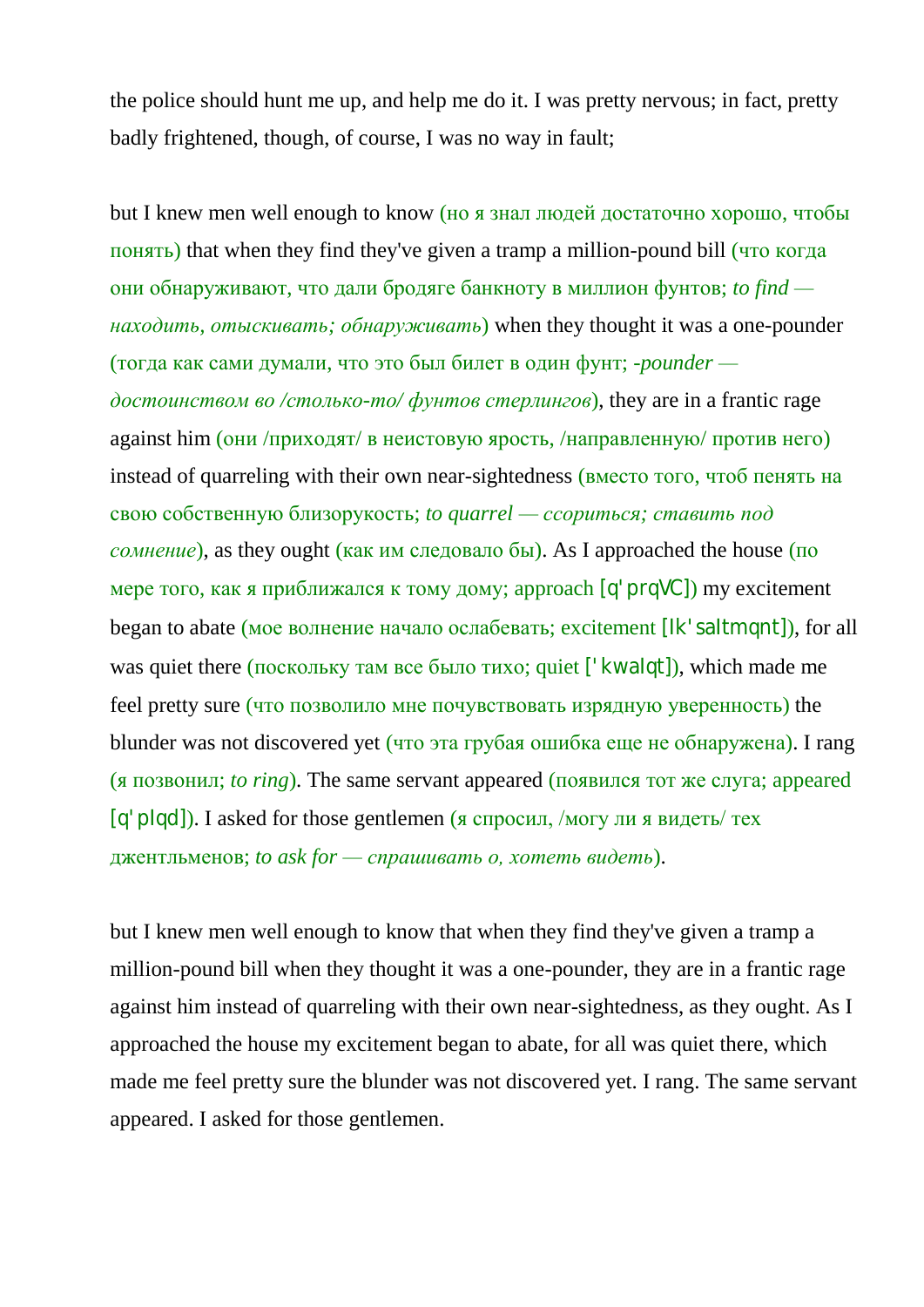"They are gone (они уехали)." This in the lofty, cold way of that fellow's tribe (это высокомерным и холодным тоном, присущим племени = *сословию* этого малого; *lofty — очень высокий; высокомерный, надменный; way — путь; способ, манера*).

"Gone (уехали)? Gone where (куда уехали)?"

"On a journey (в путешествие)."

"But whereabouts (но куда конкретно; *whereabouts* ['wFqrq'bauts] *—*

*местонахождение*)?"

"To the Continent, I think (на Континент, я полагаю; *the Continent — Европейский материк /в отличие от Британских островов/; to think — думать, мыслить; считать, полагать*)."

"The Continent (на Континент)?"

"Yes, sir (да, сэр)."

"Which way — by what route (в каком направлении… по какому маршруту; *way — путь, дорога; направление; route*[ru:t])?"

"I can't say, sir (не могу сказать, сэр)."

"When will they be back (когда же они вернутся)?"

"In a month, they said (через месяц, я полагаю)."

"A month! Oh, this is awful (месяц! о, это ужасно)! Give me some sort of idea (подскажите же мне: «дайте мне мысль какого-нибудь рода») of how to get a

word to them (как передать им сообщение; *to get — получать, добывать;* 

*перевозить, доставлять; word — слово; известие, сообщение*). It's of the last importance (/дело/ чрезвычайной важности; *last — последний; крайний,* 

*чрезвычайный;* importance [lm'pLt(q)ns])."

"I can't, indeed (я в самом деле не могу). I've no idea where they've gone, sir (я понятия не имею, куда они уехали, сэр)."

"They are gone." This in the lofty, cold way of that fellow's tribe.

"Gone? Gone where?"

"On a journey."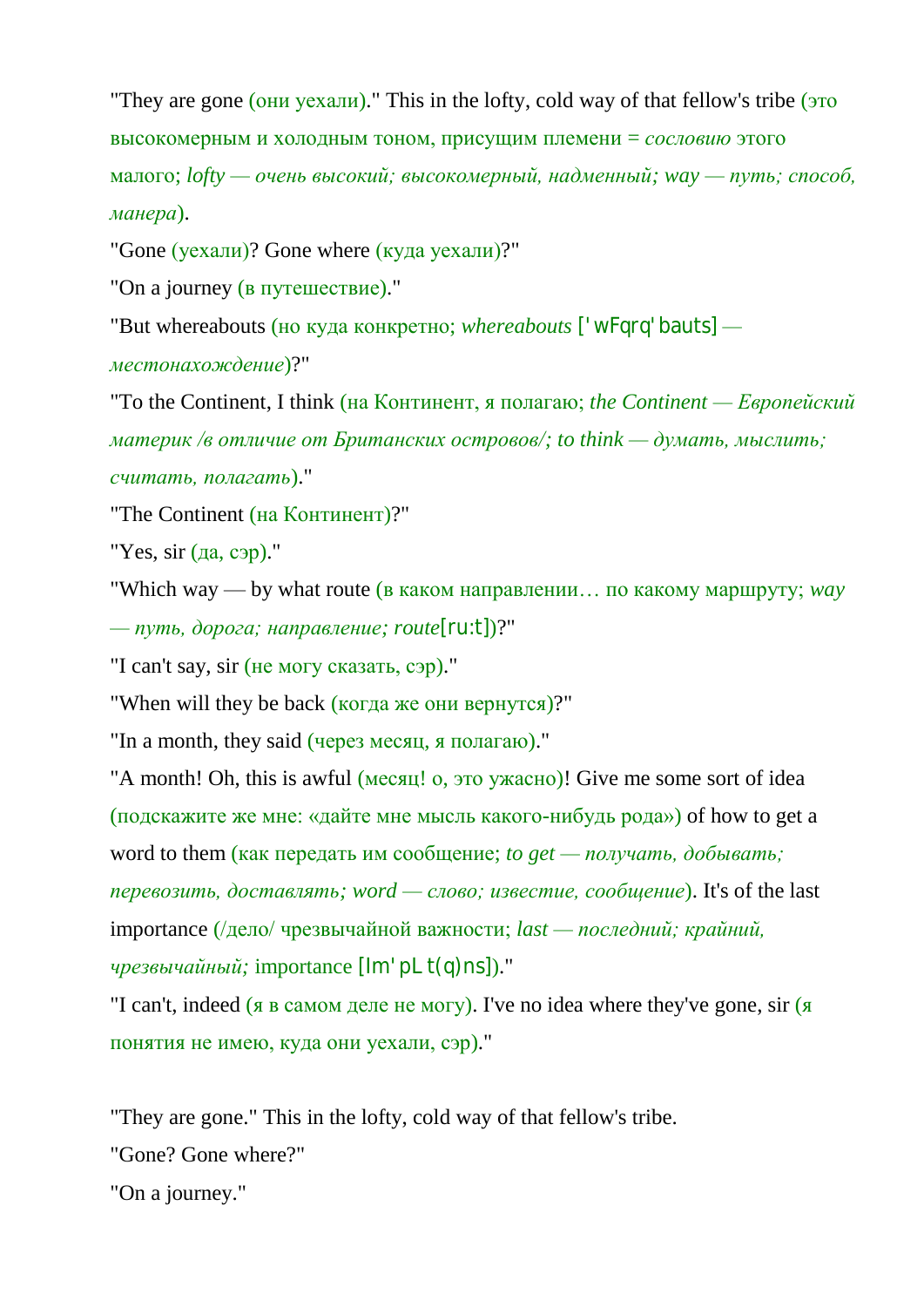"But whereabouts?" "To the Continent, I think." "The Continent?" "Yes, sir." "Which way — by what route?" "I can't say, sir." "When will they be back?" "In a month, they said." "A month! Oh, this is awful! Give me some sort of idea of how to get a word to them. It's of the last importance." "I can't, indeed. I've no idea where they've gone, sir."

"Then I must see some member of the family (тогда я должен увидеть кого-нибудь из членов семьи)."

"Family's away, too; been abroad months (семья тоже отсутствует = *тоже уехала*; /они уже несколько/ месяцев за границей; *abroad* [q'brO:d]) — in Egypt and India, I think (в Египте или Индии, я полагаю; *Egypt* ['i:dZIpt])." "Man, there's been an immense mistake made (приятель, тут сделана = *произошла* неимоверная ошибка; *man — человек; приятель /в обращении/; immense* [I'mens]). They'll be back before night (они вернутся до /наступления/ ночи). Will you tell them I've been here (вы скажите им, что я был здесь), and that I will keep coming (и что я буду продолжать приходить) till it's all made right (покуда все не будет исправлено; *to make right — исправлять*), and they needn't be afraid (и что им не нужно волноваться; *afraid* [q'freId] *— испуганный; сожалеющий, огорченный*)?"

"Then I must see some member of the family." "Family's away, too; been abroad months — in Egypt and India, I think."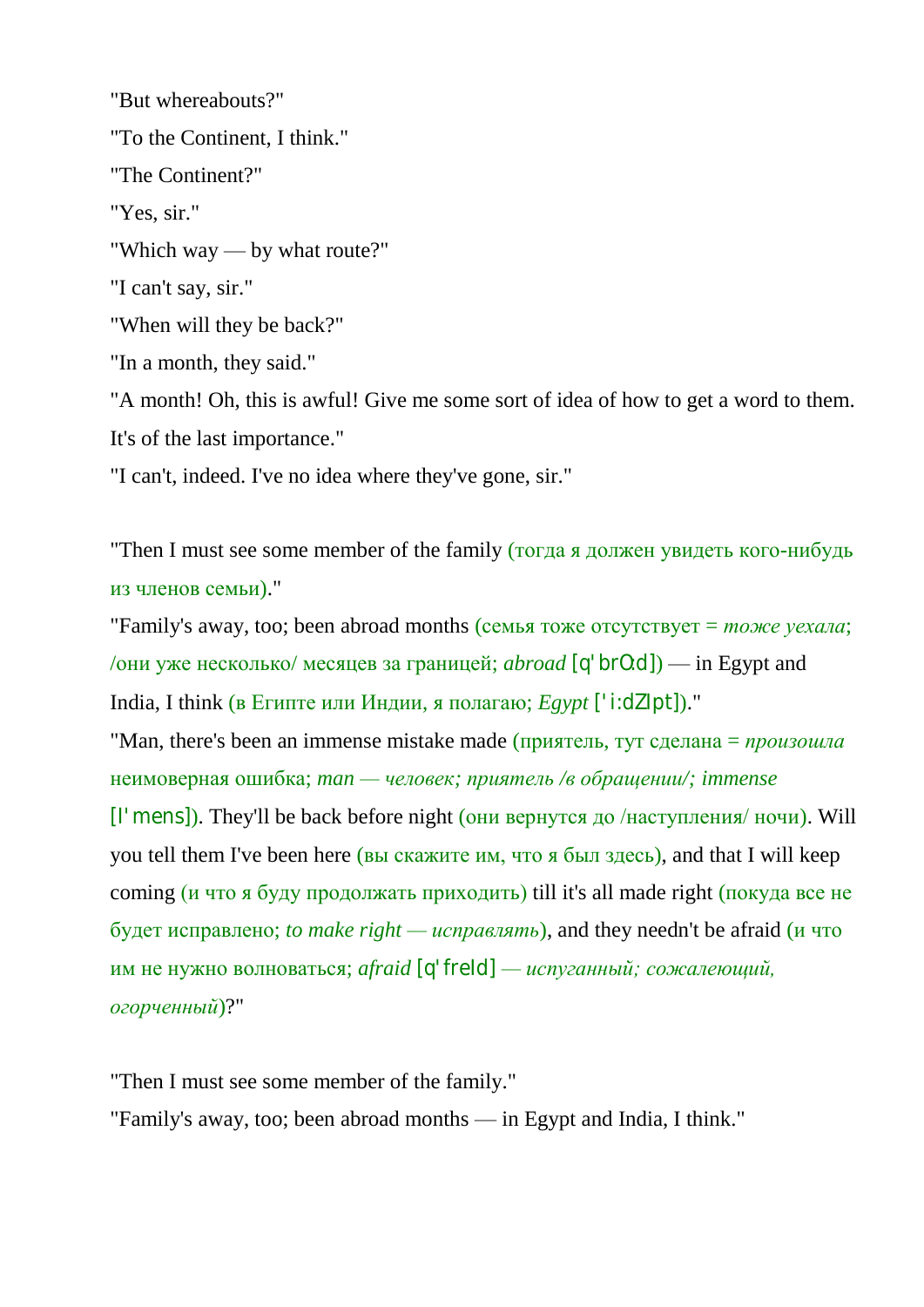"Man, there's been an immense mistake made. They'll be back before night. Will you tell them I've been here, and that I will keep coming till it's all made right, and they needn't be afraid?"

"I'll tell them, if they come back (я передам: «расскажу» им, если они вернутся; *to come back — «приходить назад», возвращаться*), but I am not expecting them (но я их не ожидаю; expecting [Ik'spektIN]). They said you would be here in an hour (они сказали, что вы будете здесь через час) to make inquiries (чтобы задать вопросы; *inquiry* [In'kwaIqrI]; *to make inquiries — наводить справки*), but I must tell you it's all right (но я должен буду сказать вам, что все в порядке), they'll be here on time and expect you (они будут здесь вовремя и будут ожидать вас)." So I had to give it up and go away (*и* вот, мне пришлось оставить /расспросы/ *и* уйти прочь; *to give up — отказаться /от работы, предложения и т. п./, оставить*). What a riddle it all was (что же все это за ребус; *riddle — загадка*)! I was like to lose my mind (я чувствовал, что теряю разум; *to be like чувствовать себя, ощущать*). They would be here "on time" (они будут здесь "вовремя"). What could that mean (что бы это могло значить)? Oh, the letter would explain, maybe (а! письмо, возможно, объяснит).

"I'll tell them, if they come back, but I am not expecting them. They said you would be here in an hour to make inquiries, but I must tell you it's all right, they'll be here on time and expect you."

So I had to give it up and go away. What a riddle it all was! I was like to lose my mind. They would be here "on time." What could that mean? Oh, the letter would explain, maybe.

I had forgotten the letter (я забыл про письмо; *to forget*); I got it out and read it (я достал его и прочитал; *to get out — вынимать, вытаскивать*). This is what it said (вот, что там говорилось):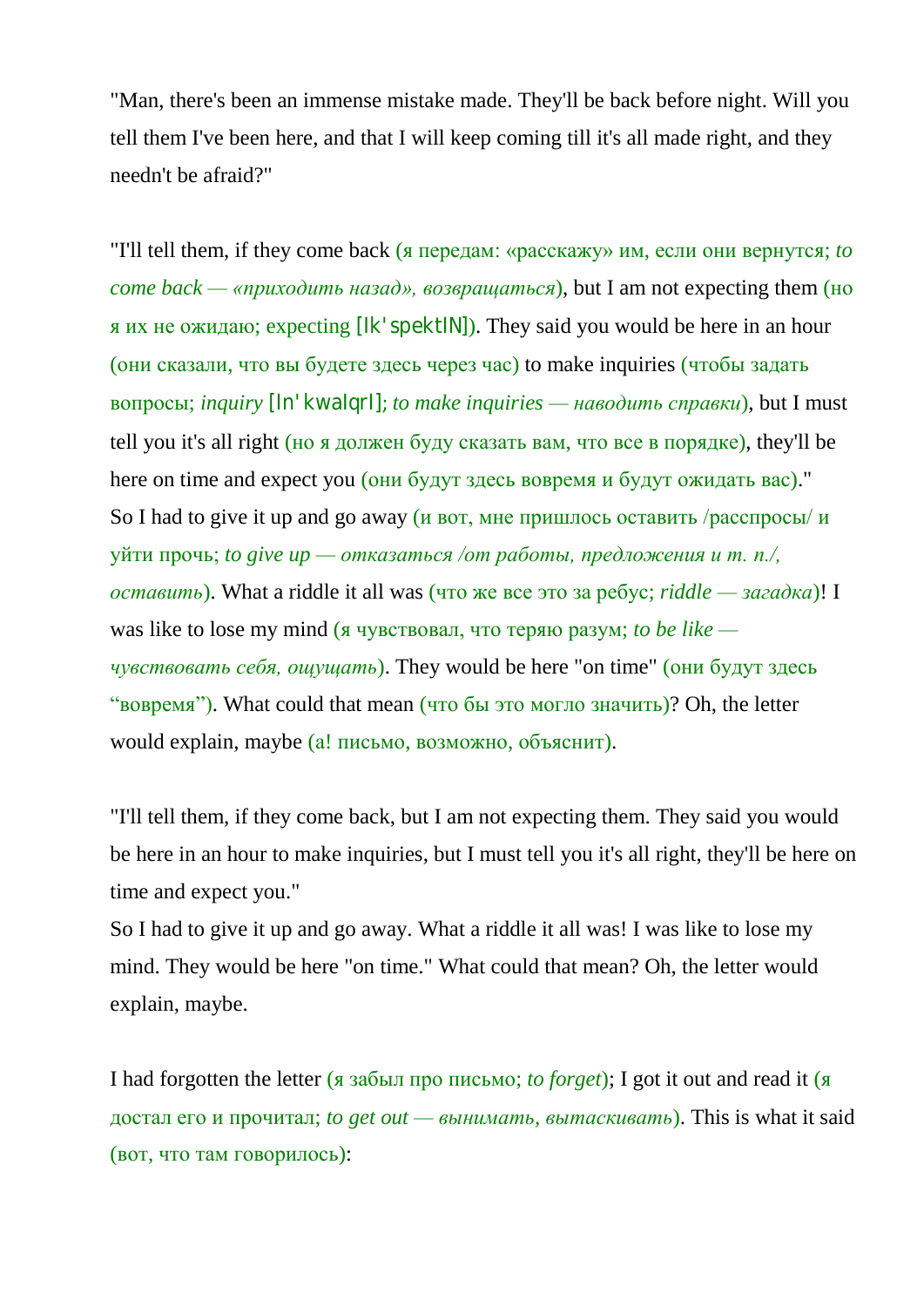"You are an intelligent and honest man (вы сообразительный и честный человек), as one may see by your face (как можно видеть по вашему лицу). We conceive you to be poor and a stranger (мы полагаем, что вы бедны и /являетесь/ иностранцем; *to conceive* [kqn'si:v] *— постигать, понимать; полагать, думать*). Enclosed you will find a sum of money (во вложении вы найдете некоторую сумму денег). It is lent to you for thirty days, without interest (она дается вам взаймы на тридцать дней без процентов; *to lend; interest — интерес; /ссудный/ процент*). Report at this house at the end of that time (явитесь в этот дом в конце того = *указанного* времени; *to report — сообщать, давать отчет; являться, прибывать /куда-л./*). I have a bet on you (я заключил пари на вас).

I had forgotten the letter; I got it out and read it. This is what it said: "You are an intelligent and honest man, as one may see by your face. We conceive you to be poor and a stranger. Enclosed you will find a sum of money. It is lent to you for thirty days, without interest. Report at this house at the end of that time. I have a bet on you.

If I win it (если я выиграю его) you shall have any situation (вы получите любую должность; *situation* ["sItSV'eISqn] *— обстановка, положение /дел/*) that is in my gift — any (которая имеется в моем распоряжении — любую; *служба, работа;*   $g$ *ift* [g|ft] —  $\partial ap$ ; *право распределения*), that is, that you shall be able to prove yourself familiar with (то есть, если сможете доказать, что с таковой знакомы; *that is* — *а именно;* prove [pru:v]) and competent to fill (и подходите /для того/, чтобы ее занимать; *competent* ['kPmpIt(q)nt] *— знающий, компетентный; отвечающий требованиям; to fill — наполнять /чем-л./; занимать /должность/*)."

No signature, no address, no date (ни подписи, ни адреса, ни даты; *signature* ['sIgnqtSq]; *address* [q'dres]).

Well, here was a coil to be in (ну и в карусель /я/ же попал; *coil — бухта троса /мор./; суета, беспорядок*)! You are posted on what had preceded all this (вам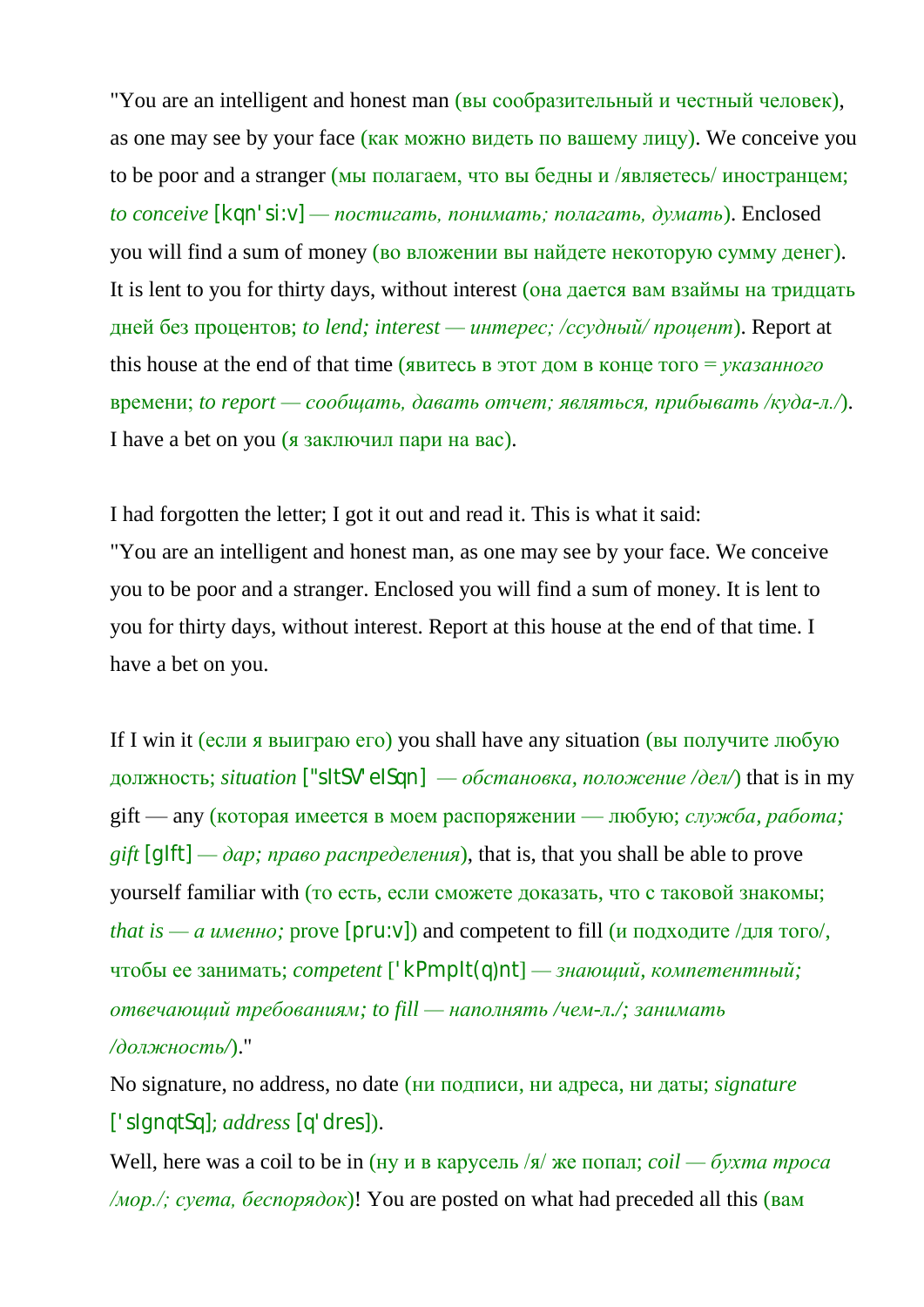рассказали о том, что предшествовало всему этому; *to post — вывешивать, расклеивать; сообщать, объявлять /о чем-л./;* precede [prI'sJd]), but I was not (а мне — нет). It was just a deep, dark puzzle to me (это была трудная, непостижимая загадка для меня; *deep — глубокий; сложный; dark — темный; непонятный*).

If I win it you shall have any situation that is in my gift — any, that is, that you shall be able to prove yourself familiar with and competent to fill."

No signature, no address, no date.

Well, here was a coil to be in! You are posted on what had preceded all this, but I was not. It was just a deep, dark puzzle to me.

I hadn't the least idea what the game was (я не имел ни малейшего представления, /ни/ в чем заключается эта игра; idea [al'dlq]), nor whether harm was meant me or a kindness (ни того, вред она мне принесет или пользу; *to mean* [miːn] *— думать, подразумевать; означать, предвещать; kindness — доброта; доброе дело*). I went into a park, and sat down (я пошел в парк и сел /там/) to try to think it out (чтобы попытаться ее разгадать; *to think out — продумать; разгадать, решить*), and to consider what I had best do (и обдумать, что мне лучше делать; consider [kqn'sIdq]).

At the end of an hour (под конец часа = через час) my reasonings had crystallized into this verdict (мои рассуждения выкристаллизовались в следующее: «в это» заключение; *to crystallize* ['krIstqlaIz]). Maybe those men mean me well (возможно, те люди желают мне добра; *to mean — думать, подразумевать; предназначать*), maybe they mean me ill (возможно, они желают мне зла); no way to decide that — let it go (нет способа решить это — ну и ладно; *decide* [dI'saId]; *to let it go — оставить дело в покое, не придавать значения*).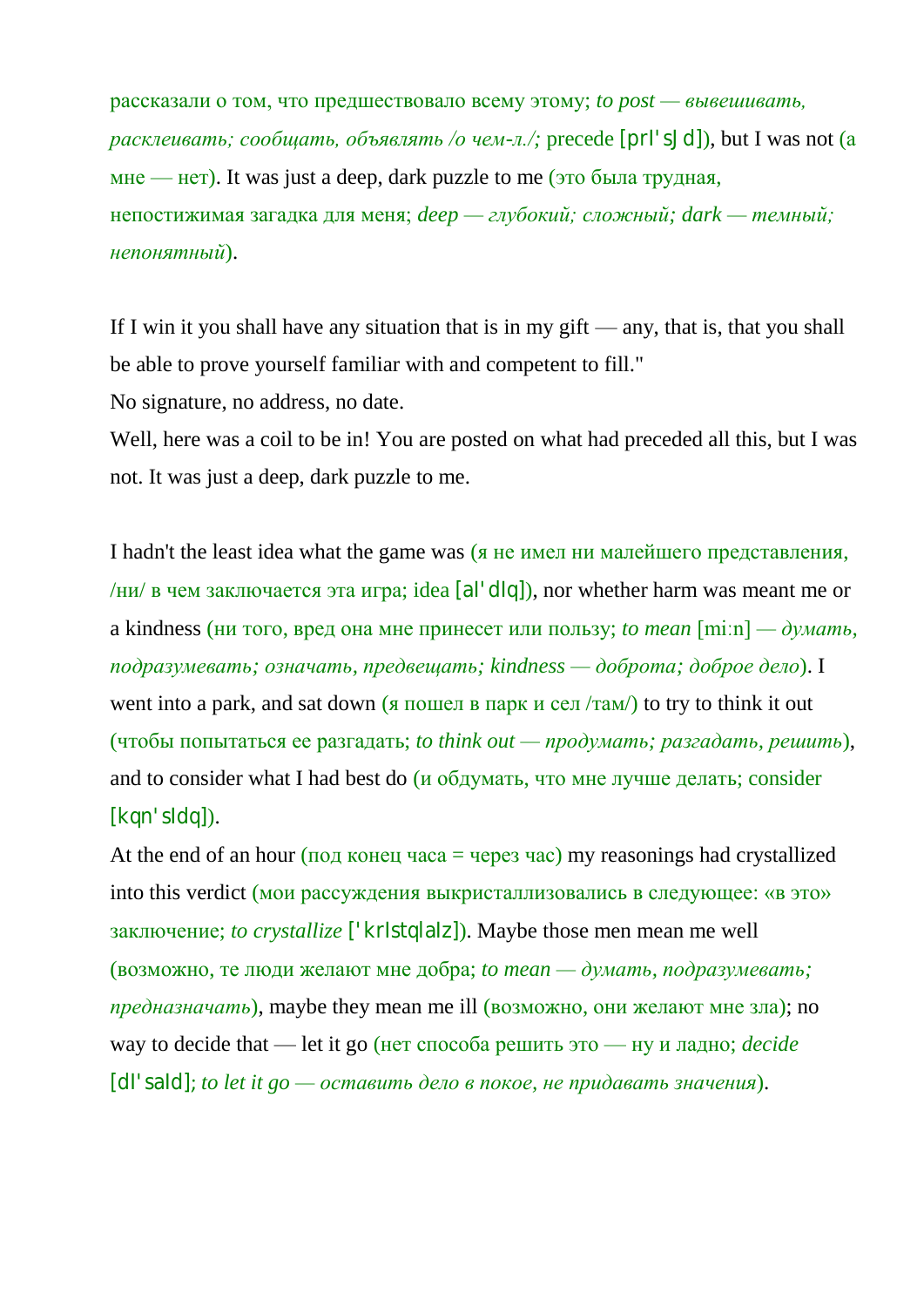I hadn't the least idea what the game was, nor whether harm was meant me or a kindness. I went into a park, and sat down to try to think it out, and to consider what I had best do.

At the end of an hour my reasonings had crystallized into this verdict. Maybe those men mean me well, maybe they mean me ill; no way to decide that — let it go.

They've got a game, or a scheme (у них игра, или какая-то интрига; *to have got иметь, обладать; scheme* [ski:m] *— план, схема; интрига, махинация*), or an experiment, of some kind on hand (или /они/ проводят какого-то рода эксперимент; *on hand — имеющийся в распоряжении*); no way to determine what it is (нет способа определить, что это; determine [dl'tWmln]) — let it go (ну и пусть себе). There's a bet on me  $(Ha$  меня заключили пари); no way to find out what it is (нет способа выяснить, что это; *to find out — разузнать, выяснить*) let it go (ну и Бог с ним). That disposes of the indeterminable quantities (это избавляет от неопределимых величин; *to dispose — располагать /в определенном порядке/; удалять, избавляться; indeterminable* ["IndI'tq:mInqbl]); the remainder of the matter is tangible, solid (а все оставшееся «от этого дела» — осязаемо, убедительно; *remainder — остаток, остатки; matter — вещество; дело, вопрос; solid — твердый; убедительный*), and may be classed and labeled with certainty (и с уверенностью может быть классифицировано и снабжено ярлычком; *labeled* [leɪbld]).

They've got a game, or a scheme, or an experiment, of some kind on hand; no way to determine what it is — let it go. There's a bet on me; no way to find out what it is let it go. That disposes of the indeterminable quantities; the remainder of the matter is tangible, solid, and may be classed and labeled with certainty.

If I ask the Bank of England to place this bill (если я попрошу Английский банк поместить этот билет; *bill — счет; казначейский билет /амер./*) to the credit of the man it belongs to (на счет того человека, которому он принадлежит; *credit*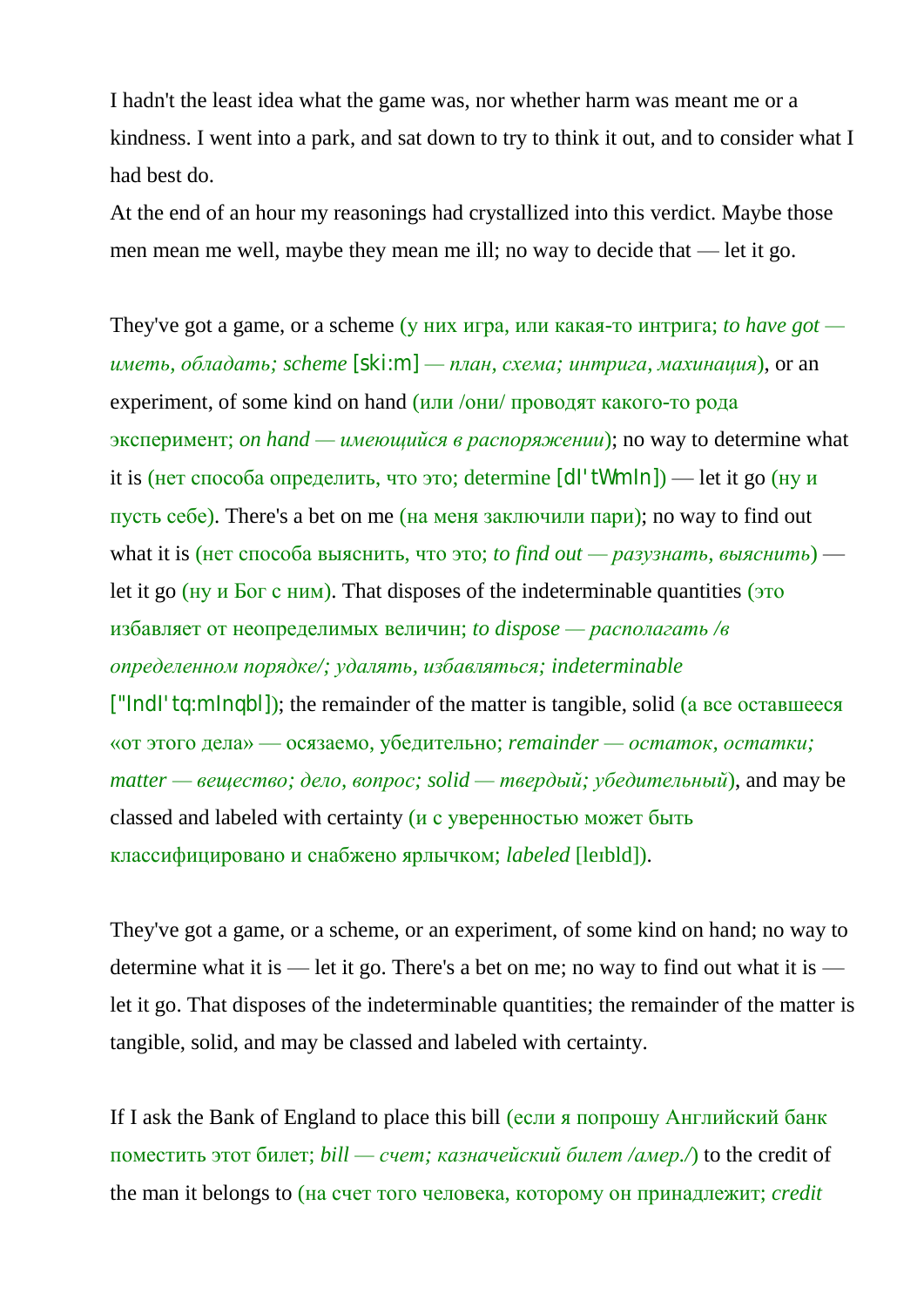['kredIt] *— вера, доверие; сумма, записанная на приход*), they'll do it (они сделают это), for they know him (поскольку они знают его), although I don't (несмотря на то, что я не /знаю/; *although* [O:l'Dqu]); but they will ask me (но «они» меня спросят) how I came in possession of it (как я стал владельцем этого билета: «как я вступил во владение им»; *to come — приходить; вступить /в силу, во владение и т. п./*), and if I tell the truth (*и* если я скажу правду), they'll put me in the asylum, naturally (меня, естественно, поместят в сумасшедший дом;  $a$ sylum  $[q'$ sallqm $]$  — *убежище, приют; психиатрическая больница /редк.*/), and a lie will land me in jail (а ложь приведет меня в тюрьму; *to land — высаживаться /на берег/; приводить, помещать /куда-л./*). The same result would follow (такой же результат последует; result [rI'zAlt]) if I tried to bank the bill anywhere (ежели я попытаюсь обналичить билет где-нибудь; *to bank — класть деньги в банк; обналичивать*) or to borrow money on it (или занять под него деньги).

If I ask the Bank of England to place this bill to the credit of the man it belongs to, they'll do it, for they know him, although I don't; but they will ask me how I came in possession of it, and if I tell the truth, they'll put me in the asylum, naturally, and a lie will land me in jail. The same result would follow if I tried to bank the bill anywhere or to borrow money on it.

I have got to carry this immense burden around (мне придется нести сию непомерную ношу) until those men come back (покуда те люди не вернутся), whether I want to or not  $(xoyyg/Toro/$ ,  $xJyH HET)$ . It is useless to me, as useless as a handful of ashes (он бесполезен для меня, как бесполезна пригоршня пепла; useless ['jHslqs]), and yet I must take care of it (но однако же я должен заботиться о нем; *to take care of — заботиться о /ком-л., чем-л./, присматривать за /кем-л., чем-л./*), and watch over it (и беречь его; *to watch over — охранять, сторожить*), while I beg my living (в то время как сам буду жить подаянием; *to beg просить; просить подаяния, нищенствовать*). I couldn't give it away (я не смогу его /кому-нибудь/ отдать), if I should try (даже если попытаюсь), for neither